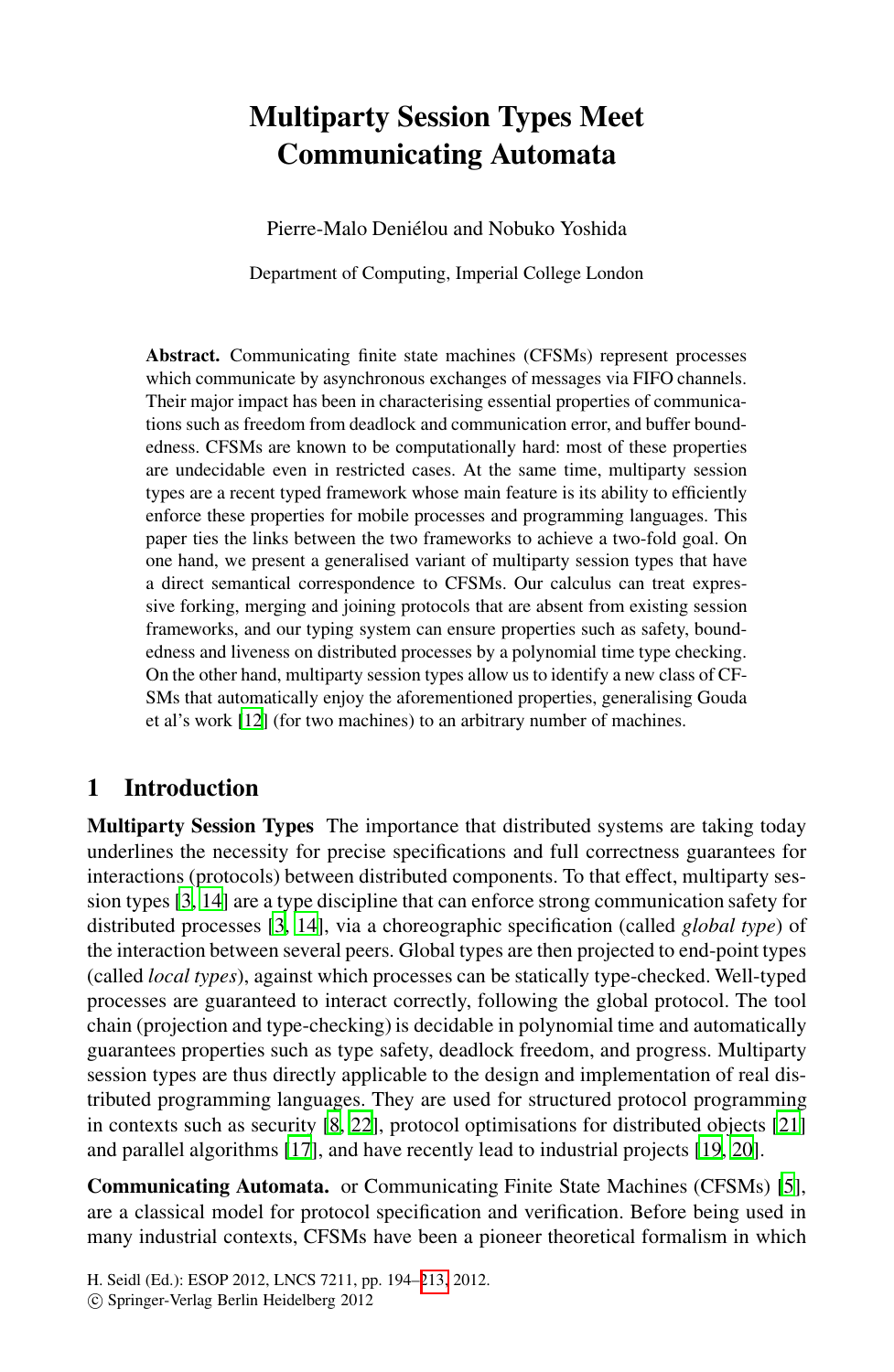distributed safety properties could be formalised and studied. Building a connection between communicating automata and session types allows to answer some open questions in session types which have been asked si[nce](#page-19-9) [13]. The first question is about expressiveness: t[o](#page-19-10) which class of CFSMs do session types correspond? The second question concerns the semantical correspondence between session types and CFSMs: how do the safe[ty](#page-19-11) [p](#page-19-11)roperties that session types guarantee relate to those of CFSMs? The third quest[ion](#page-19-9) is abo[ut](#page-7-0) [e](#page-7-0)fficie[ncy](#page-17-0): why do session types provide polynomial algorithms while general CFSMs are undecidable?

**A First Answer.** to these questions has been rec[en](#page-19-10)tly given in the *binary* case: a twomachine subclass (which had been studied by Gouda et al. in 1984 [12] and later by Villard [23]) of half-duplex systems [7] (defined as systems where at least one of the two communication buffers between two part[ies](#page-19-0) is always empty) has been found to correspond to *binary* session types [13]. This subclass, compatible deterministic twomachine without mixed states [12] (see  $\S$  3 and  $\S$  6), automatically satisfies the safety properties that binary session types can guarantee. It also explains why binary session types offer a tractable framework since, in two-machine half-duplex systems, safety properties and buffer boundedness are decidable in polynomial time [7]. However, in half-duplex systems with three machines or more, these problems are undecidable (Theorem 36 [7]). This shows that an extension to multiparty is very challenging, leading to two further questions. Can we use a multiparty session framework [14] to define a new class of deadlock-free CFSMs with more than two machines? How far can we extend global session type languages to capture a wider class of well-behaved CFSMs, still preserving expected properties and enabling type-checking processes and languages?

**Our Answer.** is a *theory of generalised multiparty session types*, which can automatically generate, through projection and translation, a new class of safe CFSMs, which we call *multiparty session automata* (MSA). We use MSA as a semantical interpretation of t[yp](#page-19-12)[es t](#page-19-0)o prove the safety and liveness of expressive multiparty session mobile processes, allowing complexly structured protocols, including the Alternating Bit Protocol, to be simply represented. Our generalised multiparty session type framework can be summarised by the following diagram:

| Generalised | Projection | Local Types | Type checking | General<br>$\rightarrow$ Multiparty |
|-------------|------------|-------------|---------------|-------------------------------------|
| Global Type |            | CFSMs (MSA) |               | Processes                           |

**Generalised Global Types.** [T](#page-19-13)his paper proposes a new global type syntax which encom[pa](#page-19-14)sses previous systems [3, 14] with extended constructs (join and merge) and generalised graph syntax. Its main feature is to explicitly distinguish the branching points (where choices are made) from the forking points (where concurrent, interleaved interaction can take place). Such a distinction is critical to avoid the state explosion and to directly and efficiently type session-based languages and processes.

Fig. 1 illustrates our new syntax on a running example, named Trade. For the intuition, Trade is also represented as a BPMN-like [4] activity diagram, where '+' is for exclusive gateways and '|' for parallel ones, following session type conventions.

This scenario (from [6, § 7.3]) comprehensively combines recursion, fork, join, choice and merge. It models a protocol where a seller S relies on a broker B to negotiate and sell an item to a client C. The seller sends a message *Item* to the broker, the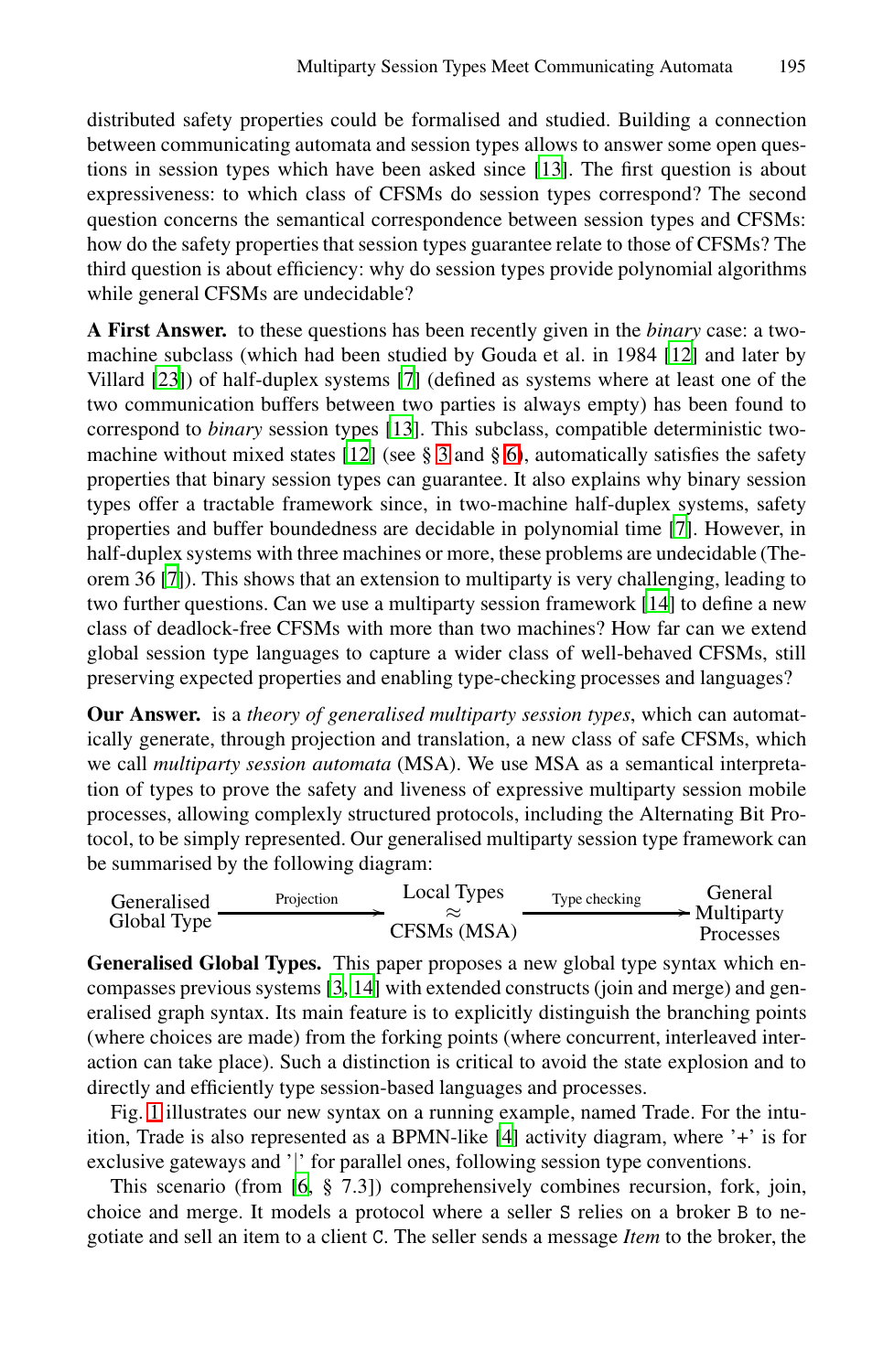<span id="page-2-0"></span>

**Fig. 1.** Trade Example: Global Type and CFSM

broker then has a choice between entering the negotiation loop *Offer*-*Counter* with the client as many times as he chooses, or finishing the protocol by concurrently sending *both* messages *Final* and *Result* to the seller and the client respectively. broker then has a choice between entering the negotiation loop *Offer-Counter* with the client as many times as he chooses, or finishing the protocol by concurrently sending *both* messages *Final* and *Result* to the sel

**G**Trade is called a *global type* as it represents the choreography of the interactions represents the transitions between states, and where  $\mathbf{x}_0$  is the initial state of all the participants. A transition of the form  $\mathbf{x}_0 = \mathbf{S} \rightarrow \mathbf{B}$ : *Item* $\langle$ string);  $\mathbf{x}_1$  corresponds to the emission of a message *Item* carrying a value of type string from S to B, followed by the interactions that happen in  $\mathbf{x}_1$ . A transition  $\mathbf{x}_2 = \mathbf{x}_3 + \mathbf{x}_6$  denotes a choice (done by one of the participants, here B) between following with **x**<sub>3</sub> or **x**<sub>6</sub>. A transition  $\mathbf{x}_6 = \mathbf{x}_7 \mid \mathbf{x}_8$ describes that the interaction should continue concurrently with the actions of  $\mathbf{x}_7$  and of **x**<sub>8</sub>. In a symmetric way, a transition  $x_5 + x_1 = x_2$  merges two branches that are mutually exclusive, while a transition  $\mathbf{x}_9 | \mathbf{x}_{10} = \mathbf{x}_{11}$  joins two concurrent interaction threads reachi[ng](#page-2-0) points  $\mathbf{x}_9$  and  $\mathbf{x}_{10}$  into a single thread starting from  $\mathbf{x}_{11}$ .

**Local Types and CFSMs.** We build the formal connection between multiparty session types, CFSMs and processes by first project[ing](#page-4-0) a global type to the local type of each end-point. We then show that the local types are *implementable* as CFSMs. This defines a new subclass of CFSMs, named Multiparty Session Automata, or MSA, that are not limited to two machines or to half-duplex communications, and that automatically satisfy distributed safety and progress.

To illustrate this relationship between local types and MSA, we give in Fig. 1 the CFSM representation of Trade: on the left is the seller S, at the centre the broker B, on the right the client C. These communicating automata correspond to the collection of local behaviours represented by the local types (shown later in Ex. 3.1). Each automaton starts from an initial state  $S_0$ ,  $B_0$  or  $C_0$  and allows some transitions to be activated. Transitions can either be outputs of the form SB!*Item* where SB indicates the channel between the seller S and the broker B and where *Item* is the message label; or inputs of the symmetric form SB?*Item*. When a sending action happens, the message label is appended to the channel's FIFO queue. Activating an input action requires the expected label to appear on top of the specified queue.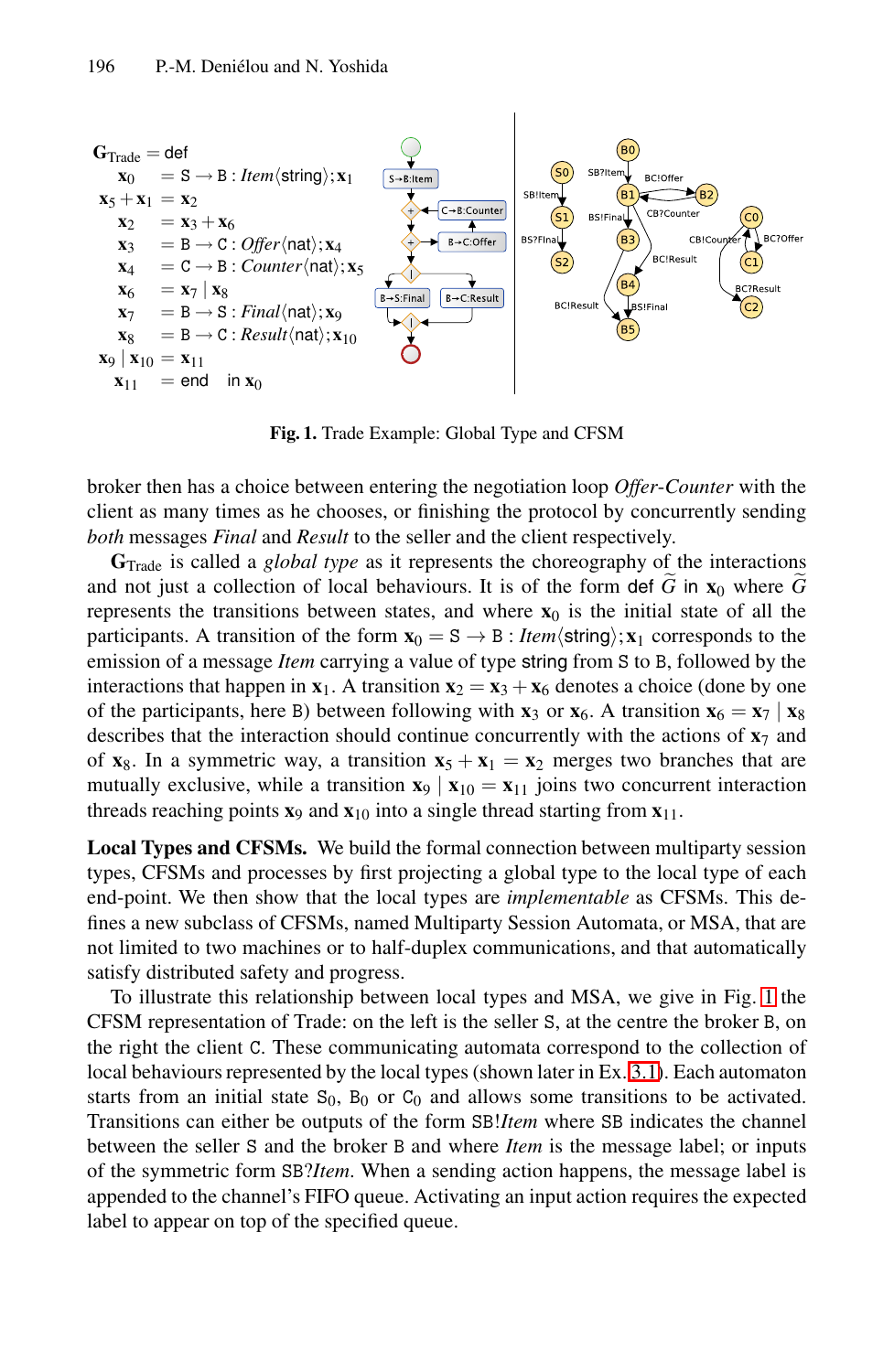**[O](#page-19-15)ur Contributions.** are listed below, with the corresponding section number:

- **–** [W](#page-7-0)e introduce new generalised multiparty (global and local) session types that solve open problems of expressivenes[s a](#page-11-0)n[d alg](#page-14-0)orithmic projection posed in [6] (§ 2).
- **–** We give a CFSM interpretation of local types that d[efine](#page-15-0)s a formal semantics for global types and allows the standardisation of distributed safety properties between session type systems and communicating automata (§ 3).
- **–** We define multiparty session automata, a new communicating automata subclass that automatically satisfy strong distributed safety properties, solving open questions from [7, 23] (§ 3).
- **–** We develop a new typing system for multiparty session mobile processes generalised with choice, fork, merge and join constructs  $(\xi 4, \xi 5.1)$ , and prove that typed processes conform the safety and liveness properties defined in CFSMs (§ 5.2).
- **–** We compare our framework with existing session type theories and CFSMs results  $(\S 6)$ . Our framework (global type well-formedness checking, projection, typechecking) i[s n](#page-3-0)otably polynomial in the size of the global type or mobile processes.

The long version [18] provides proofs, auxiliary definitions and examples.

# **2 Generalised Multiparty Sessions**

### **2.1 Global Types for Generalised Multiparty Sessions**

This subsection introduces new *generalised global types*, whose expressiveness encompasses previous session frameworks. 1The new features are flexible fork, choice, merge and join operations for precise thread management. subsection int<br>s previous ses<br>in operations<br>**G** ::= def  $\tilde{G}$ 

| $G$ : = def $\tilde{G}$ in x Global type                                                           |                                                                                                                                                              | $U ::= \langle G \rangle$   bool   nat   $\cdots$ Sorts |  |
|----------------------------------------------------------------------------------------------------|--------------------------------------------------------------------------------------------------------------------------------------------------------------|---------------------------------------------------------|--|
|                                                                                                    | $G ::= \mathbf{x} = \mathbf{p} \rightarrow \mathbf{p}' : l\langle U \rangle; \mathbf{x}'$ Labelled messages $\ \mathbf{x}\  \mathbf{x}' = \mathbf{x}''$ Join |                                                         |  |
| $\mathbf{x} = \mathbf{x}'   \mathbf{x}''$ Fork<br>$\mathbf{x} = \mathbf{x}' + \mathbf{x}''$ Choice |                                                                                                                                                              | $\mathbf{x} + \mathbf{x}' = \mathbf{x}''$ Merge         |  |
|                                                                                                    |                                                                                                                                                              | $\mathbf{x} = \mathbf{end}$ End                         |  |
|                                                                                                    | A global type $G =$ def G in $x_0$ describes an interaction between a fixed number of                                                                        |                                                         |  |

participants. The prescribed interaction starts from **x**0, which we call the *initial state*, **a**  $\mathbf{x} = \mathbf{x}' | \mathbf{x}''$  Fork  $\mathbf{x} = \mathbf{x}' + \mathbf{x}''$  Choice  $\mathbf{x} = \mathbf{end}$  End<br>
A global type  $\mathbf{G} = \mathbf{def} \ \tilde{G}$  in  $\mathbf{x}_0$  describes an interaction between a fixed number of participants. The prescribed interaction st and proceeds according to the transitions specified in  $\tilde{G}$ . The state variables **x** in  $\tilde{G}$ represent the successive distributed states of the interaction. Transitions can be *labelled message exchanges*  $\mathbf{x} = \mathbf{p} \rightarrow \mathbf{p}'$ :  $l(U); \mathbf{x}'$  where p and  $\mathbf{p}'$  denote the sending and receiving *participants* (process identities), *U* is the payload type of the message and *l* its label. This transition specifies that  $p$  can go from  $x$  to the continuation  $x'$  by sending message  $l$ , while  $p'$  goes from  $x$  to  $x'$  by receiving i[t. A](#page-19-16)ll other participants can go from **x** to **x**<sup> $\prime$ </sup> for free. Sort types *U* include shared channel types  $\langle G \rangle$  or base types.**x** = **x**<sup> $\prime$ </sup> + **x**<sup> $\prime\prime$ </sup> represents the choice (made by exactly one participant) between continuing with  $\mathbf{x}'$  or  $\mathbf{x}''$  and  $\mathbf{x} = \mathbf{x}' | \mathbf{x}''$  represents forking the interactions, allowing the interleaving of actions at  $\mathbf{x}'$  and  $\mathbf{x}''$ . These forking threads are eventually collected by joining construct  $\mathbf{x}' | \mathbf{x}'' = \mathbf{x}$ . Similarly choices are closed by merging construct  $\mathbf{x}' + \mathbf{x}'' = \mathbf{x}$ , where two mutually exclusive paths share a continuation.  $\mathbf{x} = \mathbf{end}$  denotes session termination.

<span id="page-3-0"></span><sup>&</sup>lt;sup>1</sup> We omit the delegation for space reason. Its inclusion is straightforward, see [18].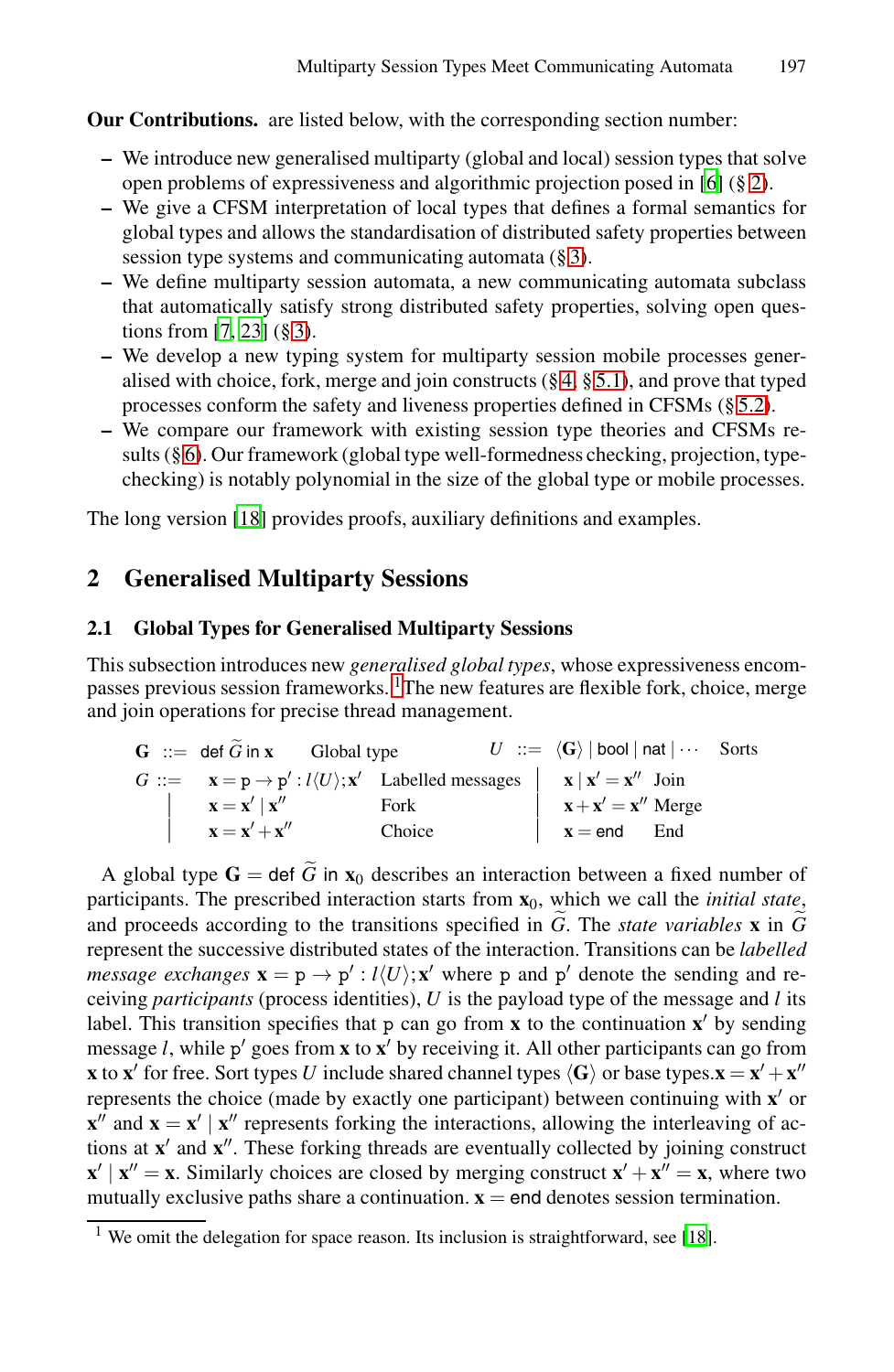<span id="page-4-0"></span>The motivation behind this choice of graph syntax is to support general graphs. A traditional global type syntax tree, with operators fork  $|$  and choice  $+$ , even with recursion [3, 6, 10, 14], is limited to series-parallel graphs.

*Example 2.1 (Generalised Global Types)).* We now give several example, with their graph representation. We keep this representation informal throughout this paper (although there is an exact match with the syntax: variables are edges and transitions are nodes). The examples are numbered 1–7, with increasing complexity.



- 1. A simple one-message (*Msg* of type nat) is exchanged between Alice and Bob.
- 2. A protocol with a simple choice between messages *Book* and *Film*.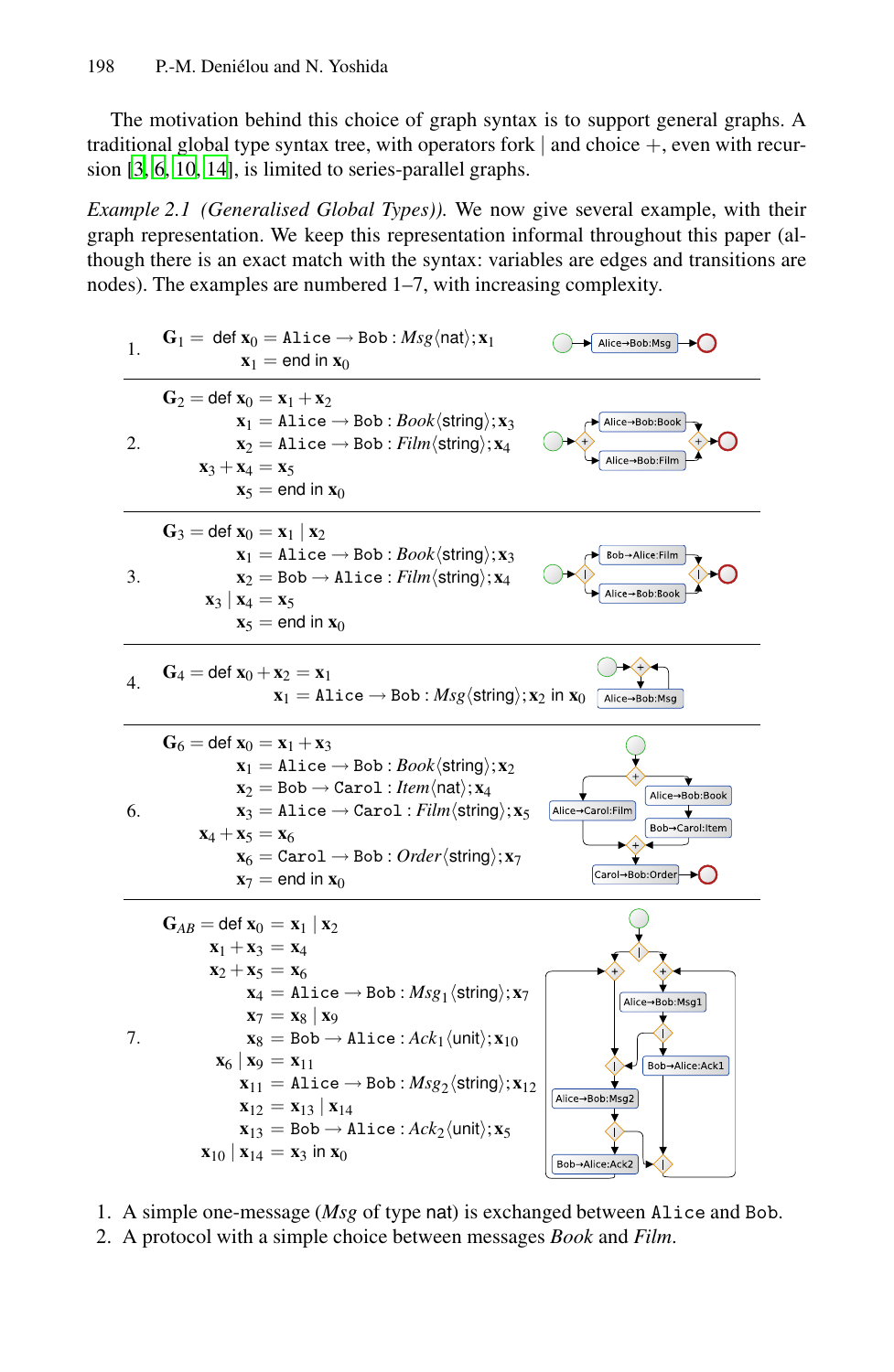- 3. Alice and Bob concurrently exchange the messages *Book* and *Film*.
- 4. A protocol where Alice keeps sending successive messages to Bob (recursion is written using merging).
- 5. The Trade example from § 1 (Fig. 1) shows how choice, recursion and parallelism can be integrated to model [a](#page-17-0) three party protocol.
- 6. **G**<sup>6</sup> features an initial choice between directly contacting Carol or to do it through Bob. Note that without the last interaction from Carol to Bob (in  $\mathbf{x}_6$ ), if the chosen path leads to **x**3, Bob enters a deadlock, waiting forever for a message from Alice.
- 7. **G***AB* gives a representation of *the Alternating Bit Protocol*. Alice repeatedly sends to Bob alternating messages *Msg*<sup>1</sup> and *Msg*<sup>2</sup> but will always concurrently wait for the acknowledgement *Acki* to send *Msgi*. This interaction structure requires a general graph syntax and is thus not representable in any existing session type framework, and is difficult in other formalisms (see § 6). We emphasise the fact that, not only it is representable in our syntax, but our framework is able to demonstrate its progress and safety and enforce it on realistic processes.

### **2.2 Well-formed Global Types**

This subsection defines three well-formedness conditions for global types.

**Sanity Conditions.** within global types prevent possible syntactic confusions about **2.2 Well-formed Global Types**<br>This subsection defines three well-formedness conditions for global types.<br>**Sanity Conditions.** within global types prevent possible syntactic confusions about<br>which continuations to follow the *sanity* conditions if it satisfies the following conditions. **ity Conditions.** within global types prevent possible syntactic contributions to follow at any given point. A global type  $G = \det \hat{C}$  canity conditions if it satisfies the following conditions.<br>(**Unambiguity**) Every stat

- 1. (**Unambiguity**) Every state variable **x** except **x**<sup>0</sup> should appear exactly once on the left-hand side and once on the right-hand side of the transitions in G. 1. (**Unambiguity**) Every state variable **x** ex<br>left-hand side and once on the right-hand<br>2. (**Unique start**)  $\mathbf{x}_0$  appears exactly once, of<br>3. (**Unique end**) end appears at most once.<br>4. (**Thread corr[ectn](#page-19-16)ess**) The tran
- 2. (**Unique start**)  $\mathbf{x}_0$  appears exactly once, on the left-hand side.
- 3. (**Unique end**) end appears at most once.
- 4. (Thread correctness) The transitions  $\tilde{G}$  define a connected graph where threads are always collected by joins.

The conditions  $(1-3)$  are self-explanatory. (Thread correctness) aims at verifying connexity, the ability to reach end (liveness) and that global types should always join states that occur concurrently and only them: this prevents both deadlocks and state explosion (see [18] for

 $G_{\neg \text{thr}} = \det x_0 = x_1 + x_2$  $\mathbf{x}_1 =$ **Alice**  $\rightarrow$  Bob: *Book* $\langle$ string $\rangle$ ;  $\mathbf{x}_3$  $\mathbf{x}_2 =$ Alice  $\rightarrow$  Bob: *Film* $\langle$ string $\rangle$ ;  $\mathbf{x}_4$ **x**<sub>3</sub> | **x**<sub>4</sub> = **x**<sub>5</sub>

 $\mathbf{x}_5 = \text{Bob} \rightarrow \text{Alice}$ : *Price* $\langle \text{nat} \rangle$ ;  $\mathbf{x}_6$  $\mathbf{x}_6 =$ end in  $\mathbf{x}_0$ 

the polynomial verification algorithm). In  $\mathbf{G}_{\text{thr}}$  (written above), an illegal join waits for two mutually exclusive messages: as a consequence, Bob is in a deadlock, waiting for both *Book* and *Film* to arrive fr two mutually exclusive messages: as a consequence, Bob is in a deadlock, waiting for both *Book* and *Film* to arrive from Alice.

Local Choice is essential for the consistency of a global type with respect to choice (branching). For  $G =$  def G in  $x_0$ , we need to check that each choice is clearly labelled, local to a participant (the choice of which branch to follow should be made by a unique participant) and propagated to the others. To this effect, we define a function *Local*<br>(branc<br>belled,<br>a unique  $Rcv(G)(x)$  below, which computes the set of all the participants that will be expect-**Local Choice** is essential for the consistency of a global type with respect to choice (branching). For **G** = def  $\tilde{G}$  in  $\mathbf{x}_0$ , we need to check that each choice is clearly labelled, local to a participant (the c bel  $l$  of the received message and the merging points  $\tilde{\mathbf{x}}$  encountered. We say that the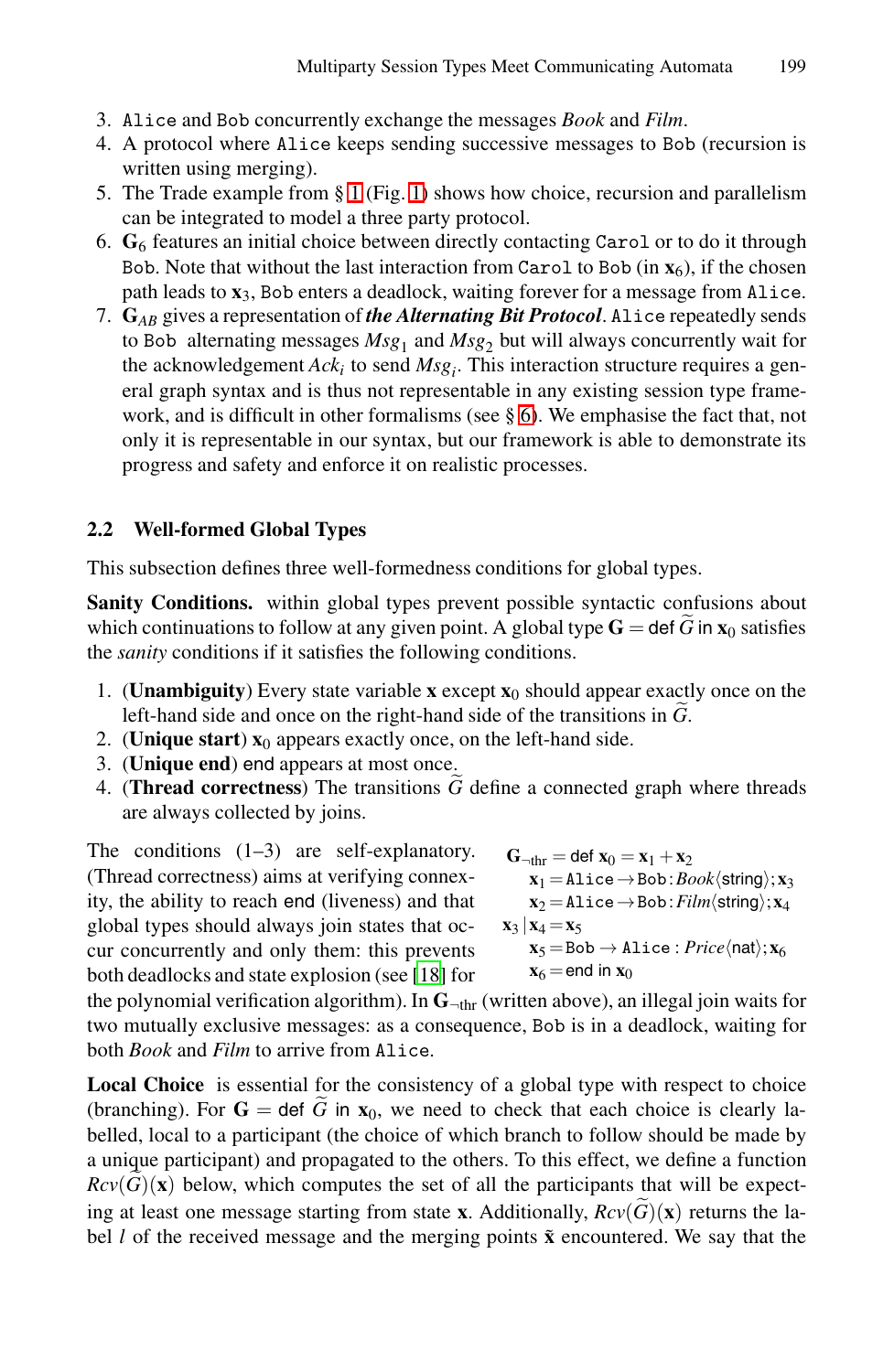200 P.-M. Deniélou and N. Yoshida<br>
equality  $Rcv(\tilde{G})(\mathbf{x}_1) = Rcv(\tilde{G})(\mathbf{x}_2)$  holds if ∀(p : *l*<sub>1</sub> :  $\tilde{\mathbf{x}}_1) \in Rcv(\tilde{G})(\mathbf{x}_1), \forall (p : l_2 : \tilde{\mathbf{x}}_2) \in$ *Rcv*(*G*- $(x_2), l_1 \neq l_2 \vee \tilde{\mathbf{x}}_1, \tilde{\mathbf{x}}_2$  share a non-null suffix (i.e. the two branches have merged). Note that  $G_6$  in Ex. 2.1 satisfies this condition (the *Rcv* sets of both branches contain Bob and Carol). *Rcv*( $\widetilde{G}$ )( $\mathbf{x}_2$ ),  $l_1 \neq l_2$ <br> *Rcv*( $\widetilde{G}$ )( $\mathbf{x}_2$ ),  $l_1 \neq l_2$ <br> *Rob* and Carol).<br> *Rcv*( $\widetilde{G}$ )( $\mathbf{x}$ ) = *Rcv*( $\widetilde{G}$ *Rcv*(*G*)(**x**<sub>2</sub>),  $t_1 \neq t_2 \vee \mathbf{x}_1$ ,  $\mathbf{x}_2$  share a non-null sullix (i.e. the two branches have merged)<br>
Note that  $\mathbf{G}_6$  in Ex. 2.1 satisfies this condition (the *Rcv* sets of both branches contair<br> *Rcv*( $\widetilde$ 

 $Rcv(\tilde{G})(\mathbf{x}) = Rcv(\tilde{G}, \emptyset, \emptyset)(\mathbf{x})$  (remembers recursive calls and receivers)  $Rcv(\widetilde{G}, \widetilde{\mathbf{x}}, \widetilde{\mathbf{p}})(\mathbf{x}) = Rcv(\widetilde{G}, \widetilde{\mathbf{x}}, \widetilde{\mathbf{p}})(\mathbf{x}')$ if  $\mathbf{x} = \mathbf{p} \rightarrow \mathbf{p}' : l \langle U \rangle; \mathbf{x}' \in \widetilde{G} \wedge \mathbf{p}' \in \widetilde{\mathbf{p}}$  or if  $\mathbf{x} | \mathbf{x}'' = \mathbf{x}' \in \widetilde{G}$ *Rcv*( $\widetilde{G}$ )( $\mathbf{x}$ ) =  $Rcv(\widetilde{G}, \mathbf{0}, \mathbf{0})(\mathbf{x})$  (remembers recursive calls and receivers)<br>  $Rcv(\widetilde{G}, \widetilde{\mathbf{x}}, \widetilde{\mathbf{p}})(\mathbf{x}) = Rcv(\widetilde{G}, \widetilde{\mathbf{x}}, \widetilde{\mathbf{p}})(\mathbf{x}')$  if  $\mathbf{x} = \mathbf{p} \to \mathbf{p}' : l\langle U \rangle; \mathbf{x}' \in \widetilde{G} \wedge$ *Rcv*( $\widetilde{G}$ )( $\mathbf{x}$ ) = *Rcv*( $\widetilde{G}$ , $\boldsymbol{\varnothing}$ , $\boldsymbol{\varnothing}$ )( $\mathbf{x}$ ) (remembers recursive calls and receivers)<br> *Rcv*( $\widetilde{G}$ , $\tilde{\mathbf{x}}$ , $\tilde{\mathbf{p}}$ )( $\mathbf{x}$ ) = *Rcv*( $\widetilde{G}$ , $\tilde{\mathbf{x}}$ , $\tilde{\mathbf{p}}$ )( $\mathbf{x}'$ ) if  $(\tilde{\mathbf{x}}, \tilde{\mathbf{p}})(\mathbf{x}') \cup Rev(\tilde{G}, \tilde{\mathbf{x}}, \tilde{\mathbf{p}})(\mathbf{x}'') \text{ if } \mathbf{x} = \mathbf{x}' + \mathbf{x}'' \in \tilde{G} \text{ or } \mathbf{x} = \mathbf{x}' | \mathbf{x}'' \in \tilde{G}$ *Rcv*( $\tilde{G}$ ,  $\tilde{\mathbf{x}}$ ,  $\tilde{p}$ )( $\mathbf{x}$ ) = *Rcv*( $\tilde{G}$ ,  $\tilde{\mathbf{x}}$ ,  $\tilde{p}$ )( $\mathbf{x}'$ ) = *Rcv*( $\tilde{G}$ ,  $\tilde{\mathbf{x}}$ ,  $\tilde{p}$ )( $\mathbf{x}'$ ) if  $\mathbf{x} = \mathbf{p} \rightarrow \mathbf{p}' : l(\mathcal{U}); \mathbf{x}' \in \tilde{G}$ .<br> *Rcv*( $\tilde{G}$ ,  $\tilde{\mathbf{x}}$ ,  $\wedge$ **p'** ∈ **p**̃ or if **x** | **x''** = **x'** ∈ *i*<br>: *l*(*U*); **x'** ∈  $\widetilde{G} \wedge$ **p'** ∉  $\widetilde{p}$ <br>∈  $\widetilde{G}$  or **x** = **x'** | **x''** ∈  $\widetilde{G}$ <br> $\wedge$ **x''** ∈  $\widetilde{\mathbf{x}}$  or if **x** = end ∈  $\widetilde{G}$  $Rcv(\tilde{G}, \tilde{\mathbf{x}}, \tilde{\mathbf{p}})(\mathbf{x}) = Rcv(\tilde{G}, \tilde{\mathbf{x}}, \tilde{\mathbf{p}})(\mathbf{x}')$  if  $\mathbf{x} = \mathbf{p} \rightarrow \mathbf{p}'$ <br>  $Rcv(\tilde{G}, \tilde{\mathbf{x}}, \tilde{\mathbf{p}})(\mathbf{x}) = \{ \mathbf{p}' : l : \tilde{\mathbf{x}} \} \cup Rcv(\tilde{G}, \tilde{\mathbf{x}}, \mathbf{p}'\tilde{\mathbf{p}})(\mathbf{x}')$  if  $\mathbf{x} = \mathbf{p} \rightarrow \mathbf{p}'$ <br>  $Rcv(\tilde$ **if**  $\mathbf{x}' + \mathbf{x} = \mathbf{x}''$  ∈  $\widetilde{G} \wedge \mathbf{x}''$  ∉  $\widetilde{\mathbf{x}}$ 

<span id="page-6-0"></span>To guarantee that choices are local to a participant, we also define a function that asserts that,  $Rcv(\tilde{G}, \tilde{\mathbf{x}}, \tilde{\mathbf{p}})(\mathbf{x}) = \emptyset$  if  $\mathbf{x}$ -<br>  $Rcv(\tilde{G}, \tilde{\mathbf{x}}, \tilde{\mathbf{p}})(\mathbf{x}) = Rcv(\tilde{G}, \tilde{\mathbf{x}}\mathbf{x}'', \tilde{\mathbf{p}})(\mathbf{x}'')$  if  $\mathbf{x}'$ <br>
To guarantee that choices are local to a partici-<br>
pant, we also define a function th is active in each branch  $\mathbf{x}_1$  and  $\mathbf{x}_2$ . This is writ-To guarantee<br>pant, we also<br>for a choice<br>is active in e<br>ten  $ASend(\widetilde{G}$ ten  $ASend(G)(\mathbf{x}) = \mathbf{p}$  and is undefined if there is more than one active sender (i.e. if the choice is

 $G_{\neg loc} = \det x_0 = x_1 + x_2$  $\mathbf{x}_1 =$ **Alice**  $\rightarrow$  Bob: *Book* $\langle$ string $\rangle$ ;  $\mathbf{x}_3$  $\mathbf{x}_2 = \text{Bob} \rightarrow \text{Alice}$ : *Film* $\langle$ string $\rangle$ ;  $\mathbf{x}_4$  $x_3 + x_4 = x_5$  $\mathbf{x}_5 =$ end in  $\mathbf{x}_0$ 

not localised at a unique participant p) (the definition is in [18]). As an example, we give above an illegal global type  $G_{\text{-loc}}$  where Alice and Bob are respectively the active sender of branches  $\mathbf{x}_1$  and  $\mathbf{x}_2$ : as both branches do not agree, the mutual exclusion of *Book* and *Film* can be violated. not localised at a unique participant p) (the definition is<br>give above an illegal global type  $G_{-\text{loc}}$  where Alice and<br>sender of branches  $x_1$  and  $x_2$ : as both branches do not a<br>*Book* and *Film* can be violated.<br>**Def** reverted as a single participant p) (are definited to in  $\{x_9\}$ ). The air example, we<br>give above an illegal global type  $G_{-\text{loc}}$  where A1ice and Bob are respectively the active<br>sender of branches  $x_1$  and  $x_2$ : as b

**Definition 2.1** (Local Choice). A global type  $G = \text{def } \widetilde{G}$  in  $x_0$  satisfies the local choice *Repose to an inegary gives any performation in the sender* of branches  $\mathbf{x}_1$  and  $\mathbf{x}_2$ ; as both branches do not agree, the *Book* and *Film* can be violated.<br>**Definition 2.1** (**Local Choice**). A global type  $\mathbf{G}$  $\widetilde{D}(\mathbf{x}') = Rcv(\widetilde{G})(\mathbf{x}'')$ ; and (2) (Unique sender)  $\exists p, ASend(\widetilde{G})(\mathbf{x}) = p$ .

**Linearity.** In order to avoid processes with race-conditions, we impose that no participant can be faced with two concurrent receptions where messages can have the same conditions if for every transition  $\mathbf{x} = \mathbf{x}' + \mathbf{x}'' \in \tilde{G}$ , we have (1) (Choice av  $Rcv(\tilde{G})(\mathbf{x}') = Rcv(\tilde{G})(\mathbf{x}'')$ ; and (2) (Unique sender)  $\exists p$ ,  $ASend(\tilde{G})(\mathbf{x}) = p$ .<br>Linearity. In order to avoid processes with race-co label. This condition, *linearity*, is enforced by comparing the results of  $Lin(G)(x_1)$  and  $Rcv(\tilde{G})(\mathbf{x}') = Rcv(\tilde{G})(\mathbf{x}'')$ ; and (2) (Unique sender)  $\exists p, AS$ <br> **Linearity.** In order to avoid processes with race-conditions<br>
ipant can be faced with two concurrent receptions where m<br>
label. This condition, *linearity*  $Lin(\tilde{G})(\mathbf{x}_2)$  whenever a forking transition  $\mathbf{x} = \mathbf{x}_1 | \mathbf{x}_2$  is in  $\tilde{G}$ . The Lin function works in a similar way on message labels as the *Rcv* function on message receivers (linearity is to forks what choice awareness is to choice) and it thus omitted here. As an example, linearity would prevent the labels *Msg*1 and *Msg*2 from both being renamed *Msg*0 in  $G_{AB}$  (since they [can](#page-8-0) be received concurrently and thus confused), but would allow the two labels of **G**<sup>3</sup> to be identical (they are received by two different parties). Note that the linearity condition incidentally prevents the unbounded creation of threads. linearity would prevent the labels  $Msg1$  and  $Msg2$  from both being renamed  $Msg0$  in  $G_{AB}$  (since they can be received concurrently and thus confused), but would allow the two labels of  $G_3$  to be identical (they are rec *the integral is the sect of*  $G_3$  *to be identical (they are received by two different partition incidentally prevents the unbounded creation of the linearity condition incidentally prevents the unbounded creation of the* 

 $E_j(\mathbf{x}') = Lin(\widetilde{G})(\mathbf{x}'').$ two labels of  $G_3$  to be identical (they are received by<br>the linearity condition incidentally prevents the unbou<br>**Definition 2.2** (Linearity). A global type  $G = def \tilde{G}$ <br>tion if, for every transition  $\mathbf{x} = \mathbf{x}' | \mathbf{x}'' \in$ 

**Well-formedness.** We say that a global type  $G = \text{def } \widetilde{G}$  in  $x_0$  is *well-formed*, if it satisfies the *sanity*, *local choice* and *linearity* conditions. These conditions are related to similar CFSM properties, as discussed in § 3.2. We can easily check that global types from Ex. 2.1 are well-formed. Since *Rcv*, *ASend* and *Lin* can be computed in polynomial time in the size of **G** by a simple syntax graph traversal, we have:

**Proposition 2.1 (Well-formedness Verification).** *Given* **G***, we can determine whether* **G** *is well-formed or not in polynomial time.*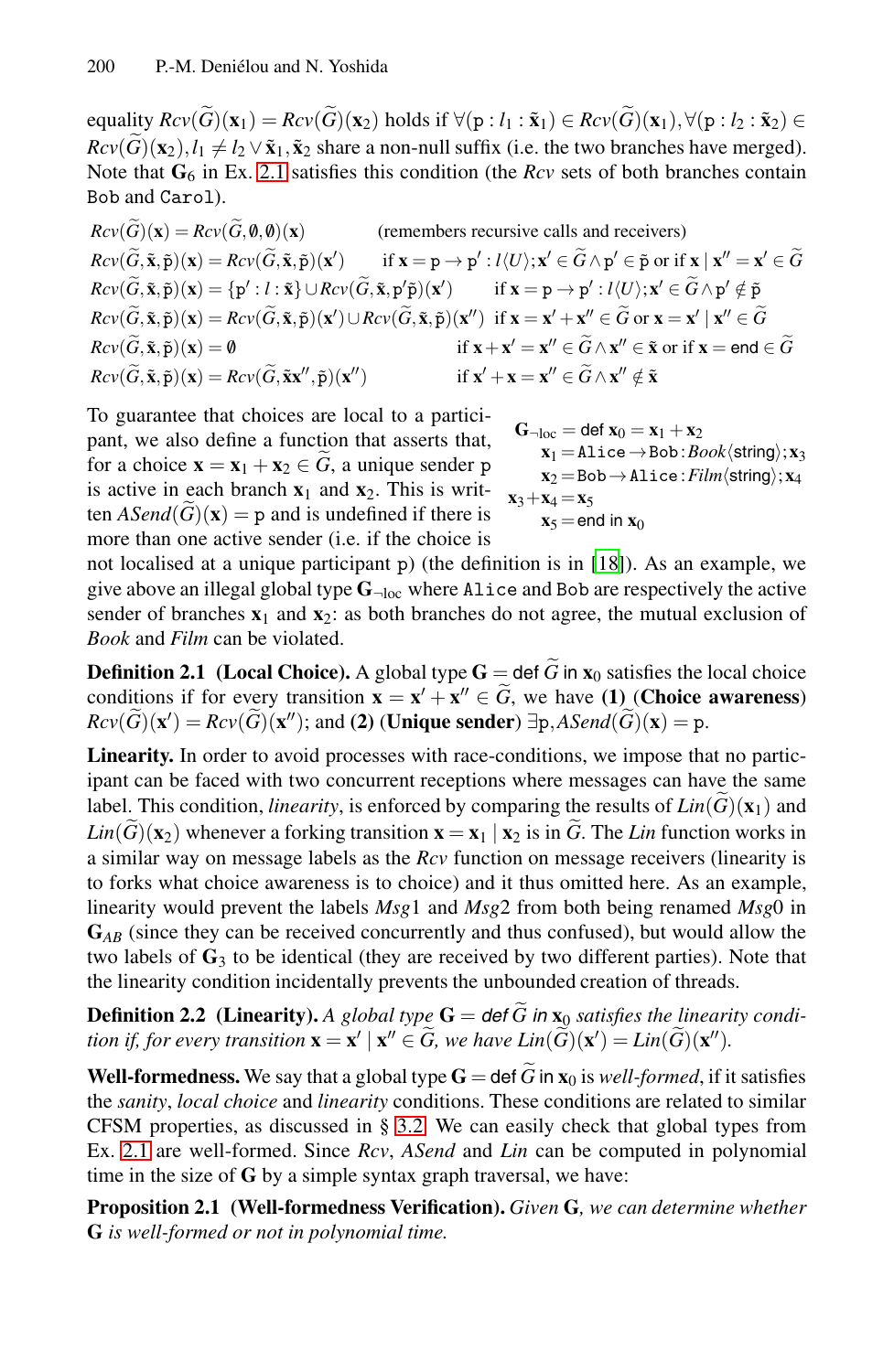# <span id="page-7-0"></span>**3 Multiparty Session Automata (MSA) and their Properties**

This section starts by defining local types, details the translation from local types into CFSMs, and shows that these CFSMs guarantee the properties given in § 3.3. We call this class of communicating systems *multiparty session automata* (MSA).

### **3.1 Local Types and the Projection Algorithm**

Local types represent the actions of session end-points that each process implementation must follow. As for global types, a local type **T** follows the shape of a state machine **3.1** Local Types and the Projection Alg<br>Local types represent the actions of session<br>tion must follow. As for global types, a loca<br>definition: local types are of the form def  $\tilde{T}$ definition: local types are of the form def  $\widetilde{T}$  in  $\mathbf{x}_0$ . al types repr<br>must follow.<br>ition: local<br>**T** ::= def  $\tilde{T}$ 

| $\mathbf{T} ::= \text{def } T \text{ in } \mathbf{x}$ local type                       |                                                                                                                               |                                 |
|----------------------------------------------------------------------------------------|-------------------------------------------------------------------------------------------------------------------------------|---------------------------------|
| $T ::= \mathbf{x} = !\langle \mathbf{p}, l \langle U \rangle \rangle \mathbf{x}'$ send | $\vert \mathbf{x} = \mathbf{x}' \oplus \mathbf{x}''$ internal choice $\vert \mathbf{x} = \mathbf{x}' \vert \mathbf{x}''$ fork |                                 |
| $\mathbf{x} = ?\langle \mathbf{p}, l \langle U \rangle \rangle \mathbf{x}'$ receive    | $\mathbf{x} = \mathbf{x}' \& \mathbf{x}''$ external choice $\mathbf{x} \mid \mathbf{x}' = \mathbf{x}''$ join                  |                                 |
| $\mathbf{x} = \mathbf{x}'$                                                             | indirection $\mathbf{x} + \mathbf{x}' = \mathbf{x}''$ merge                                                                   | $\mathbf{x} = \mathbf{end}$ and |

The local type for send  $\langle \cdot | p_l \cdot l \langle U \rangle \rangle$  corresponds to the action of sending to p a message with label *l* and type *U*, while receive  $(?\langle p, l \langle U \rangle \rangle)$  is the action of receiving from p a message wit[h](#page-6-0) [lab](#page-6-0)el *l* and type *U*. Other behaviours are the indirection (nop), internal choice, external choice, merge, fork, join and end. Note that merge is used for both internal and external choices.

We define the projection of a well-formed glo[bal](#page-19-16) type **G** to the local type of participant p (written  $G \restriction p$ ) below. The projection is straightforward:  $\mathbf{x} = \mathrm{p} \to \mathrm{q}: l \langle U \rangle; \mathbf{x}'$  is an output from p's viewpoint and an input from q's viewpoint; otherwise it creates an indirection link from **x** to **x**<sup> $\prime$ </sup> (i.e. this message exchange is invisible). Choice  $\mathbf{x} = \mathbf{x}' + \mathbf{x}''$ is projected to the internal choice if p is the unique (thanks to the local choice wellformedness condition of definition 2.1) participant deciding on which branch to choose; otherwise the projection gives an external choice. For local types, we also define a conoutput from p's viewpoint and an input from q's viewpoint; otherwise it credirection link from **x** to **x'** (i.e. this message exchange is invisible). Choice is projected to the internal choice if p is the unique (thanks t [**x**/**x** ]) and locally irrelevant choices, and removes the unused local threads. See [18]. definition 2.1) particles projection gives an external characterization  $\equiv$  over  $\tilde{T}$  which eliminates elevant choices, and removes the undeformation  $\vec{G}$  in  $\bf{x}$  |  $\bf{p}$  = def  $\tilde{G}$  |  $\tilde{G}$  **p** in  $\bf{x}$ *G*-*G*- $= \mathbf{x}' \equiv \tilde{T}[\mathbf{x}/\mathbf{x}']$  and<br>  $= \mathbf{x}' \equiv \tilde{T}[\mathbf{x}/\mathbf{x}']$  and<br>  $= \mathbf{x} = \mathbf{x}' \oplus \mathbf{x}''$ <br>
(if  $\mathbf{p} = ASend(\tilde{G})(\mathbf{x})$ )

 $\mathbf{x} = \mathbf{p} \rightarrow \mathbf{p}' : l \langle U \rangle; \mathbf{x}' \upharpoonright_{\widetilde{G}} \mathbf{p} \quad = \quad \mathbf{x} = ! \langle \mathbf{p}', l \langle U \rangle \rangle. \mathbf{x}'$ *G*- $\mathbf{x} = \mathbf{p} \rightarrow \mathbf{p}' : l \langle U \rangle; \mathbf{x}' \restriction_{\widetilde{G}}^{\sim} \mathbf{p}' \quad = \quad \mathbf{x} = ?\langle \mathbf{p}, l \langle U \rangle \rangle. \mathbf{x}'$  $\begin{bmatrix} \mathbf{F} \\ \tilde{G} \end{bmatrix}$  $\mathbf{x} = \mathbf{p} \rightarrow \mathbf{p}' : l \langle U \rangle; \mathbf{x}' \upharpoonright_{\widetilde{G}}^{\sim} \mathbf{p}'' = \mathbf{x} = \mathbf{x}' \; (\mathbf{p} \notin \{ \mathbf{p}, \mathbf{p}' \})$ **F**<br> $\tilde{G}$ <br> $\tilde{G}$ <br> $\tilde{G}$  $\mathbf{x} \mid \mathbf{x}' = \mathbf{x}'' \restriction_{\widetilde{G}} \mathbf{p} = \mathbf{x} \mid \mathbf{x}' = \mathbf{x}''$  $\mathbf{x} \mid \mathbf{x}' = \mathbf{x}'' \restriction_{\widetilde{G}} \mathbf{p} = \mathbf{x} \mid \mathbf{x}' = \mathbf{x}''$  $\mathbf{x} \mid \mathbf{x}' = \mathbf{x}'' \restriction_{\widetilde{G}} \mathbf{p} = \mathbf{x} \mid \mathbf{x}' = \mathbf{x}''$  $\begin{bmatrix} \widetilde{G} & \widetilde{G} \ \widetilde{G} & \widetilde{G} \end{bmatrix}$  $\mathbf{x} = \mathbf{x}' \mid \mathbf{x}'' \mid \stackrel{\sim}{\widetilde{\sigma}} \mathbf{p} = \mathbf{x} = \mathbf{x}' \mid \mathbf{x}''$  $\begin{bmatrix} \widetilde{G} & \widetilde{G} \ \widetilde{G} & \widetilde{G} \end{bmatrix}$  $\mathbf{x} = \mathbf{x}' + \mathbf{x}''$   $\upharpoonright_{\widetilde{G}} \mathbf{p} = \mathbf{x} = \mathbf{x}' \oplus \mathbf{x}''$  $\mathbf{x} = \mathbf{x}' + \mathbf{x}''$   $\upharpoonright_{\widetilde{G}} \mathbf{p} = \mathbf{x} = \mathbf{x}' \& \mathbf{x}''$  $\begin{bmatrix} \hat{G} \ \hat{G} \end{bmatrix}$ (otherwise)  $\mathbf{x} + \mathbf{x}' = \mathbf{x}''$   $\upharpoonright_{\widetilde{G}} \mathbf{p} = \mathbf{x} + \mathbf{x}' = \mathbf{x}''$ *G*- $\mathbf{x} =$  end  $\restriction_{\widetilde{G}} \mathbf{p} = \mathbf{x} =$  end  $\begin{bmatrix} \widehat{G} & \widehat{G} \ \widehat{G} & \widehat{G} \end{bmatrix}$ 

### **Proposition 3.1** (Projection). *Given a well-formed* G, the computation of G  $\restriction$  p is lin*ear in the size of* **G***.*

*Example 3.1 (Trade Example).* We illustrate our projection algorithm by showing the result of the projection of the global type **G**Trade from § 1 to the three local types of the seller  $T_{\text{TradeS}}$ , the broker  $T_{\text{TradeB}}$  and the client  $T_{\text{TradeC}}$ . Local type congruence rules are used to simplify the result. When comparing with the CFSMs of Fig. 1, one can observe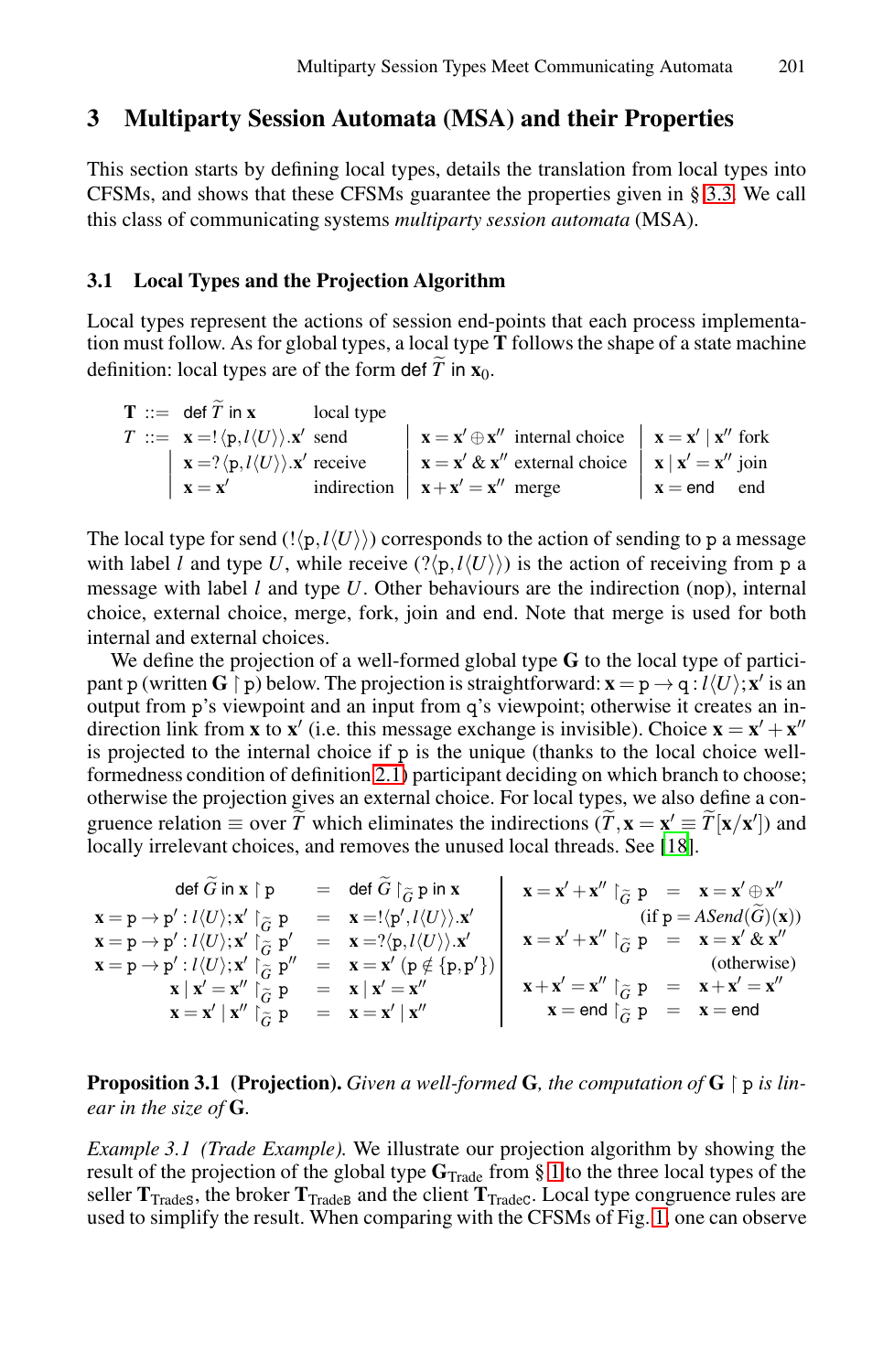the similarities but also that local types make the interaction structure clearer and more compact thanks to more precise type constructs  $(\oplus, \& \text{ and } |)$ .

<span id="page-8-0"></span> $\mathbf{T}_{\text{Trades}} = \text{det } \mathbf{x}_0 = ! \langle \text{SB}, \text{Item} \langle \text{string} \rangle \rangle \cdot \mathbf{x}_1$  $\mathbf{x}_1 = ? \langle \text{BS}, \text{Final}\langle \text{nat} \rangle \rangle \cdot \mathbf{x}_{10}$  $x_{10} =$ end in  $x_0$  $\mathbf{T}_{\text{TradeC}} = \text{def } \mathbf{x}_5 + \mathbf{x}_0 = \mathbf{x}_2$  $x_2 = x_3 \& x_6$  $\mathbf{x}_3 = ? \langle BC, \text{Offer}\langle \text{nat} \rangle \rangle \cdot \mathbf{x}_4$  $\mathbf{x}_4 =$ !  $\langle$ CB, *Counter* $\langle$ nat $\rangle$ ). $\mathbf{x}_5$  $\mathbf{x}_6 = ? \langle BC, Result \langle nat \rangle \rangle \cdot \mathbf{x}_{10}$  $\mathbf{x}_{10}$  = end in  $\mathbf{x}_0$  $\mathbf{T}_{\text{TradeB}} = \text{def } \mathbf{x}_0 = ? \langle \text{SB}, \text{Item} \langle \text{string} \rangle \rangle \langle \mathbf{x}_1 \rangle$  $\mathbf{x}_5 + \mathbf{x}_1 = \mathbf{x}_2$  $\mathbf{x}_2 = \mathbf{x}_3 \oplus \mathbf{x}_6$  $\mathbf{x}_3 =$ !  $\langle BC, \textit{Offer}\langle nat \rangle \rangle \cdot \mathbf{x}_4$  $\mathbf{x}_4 = ? \langle CB, Counter \langle nat \rangle \rangle \mathbf{x}_5$  $\mathbf{x}_6 = \mathbf{x}_7 \mid \mathbf{x}_8$  $\mathbf{x}_7 =$ !  $\langle \text{BS}, \text{Final}\langle \text{nat} \rangle \rangle \cdot \mathbf{x}_9$  $\mathbf{x}_8 =$ !  $\langle$ CB, *Result* $\langle$ nat $\rangle$ ). $\mathbf{x}_{10}$  $\mathbf{x}_9 \mid \mathbf{x}_{10} = \mathbf{x}_{11}$  $\mathbf{x}_{11} = \text{end}$  in  $\mathbf{x}_0$ 

### **3.2 Communicating Finite State Machines**

In this subsection, we give some preliminary notations (following [7]) and definitions that are relevant to establishing the CFSM connection to local types.

**Definitions.**  $\varepsilon$  is the empty word. A is a finite alphabet and  $A^*$  is the set of all finite words over  $\mathbb{A}$ . |*x*| is the length of a word *x* and *x*.*y* or *xy* the concatenation of two words *x* and *y*. Let P be a set of process identities fixed throughout the paper:  $\mathcal{P} \subseteq$  ${Alice, Bob, Carol,...,A,B,C,...,S,...}.$ 

**Definition 3.1 (CFSM).** A communicating finite state machine is a finite transition system given by a 5-tuple  $M = (Q, C, q_0, A, \delta)$  where (1) Q is a finite set of *states*; (2)  $C = \{pq \in \mathcal{P}^2 \mid p \neq q\}$  is a set of channels; (3)  $q_0 \in Q$  is an initial state; (4) A is a finite *alphabet* of messages, and (5)  $\delta \subseteq Q \times (C \times \{!,\} \times A) \times Q$  is a finite set of *transitions*.

In transitions, pq!*a* denotes the *sending* action of *a* from process p to process q, and pq?*a* denotes the *receiving* action of *a* from p by q.  $\pi, \pi', ...$  range over actions. A state  $q \in Q$  whose [ou](#page-8-1)tgoing transitions are all labelled with sending (resp. receiving) actions is called a *sending* (resp. *receiving*) state. A state  $q \in Q$  which does not have any outgoing transition is called a *final* state. If *q* has both sending and receiving outgoing transitions, then *q* is called *mixed*.

A *path* in *M* is a finite sequence of  $q_0, \ldots, q_n$  ( $n \ge 1$ ) such that  $(q_i, \pi, q_{i+1}) \in \delta$  $(0 \le i \le n-1)$ , and we write  $q \stackrel{\pi}{\rightarrow} q'$  if  $(q, \pi, q') \in \delta$ . *M* is *connected* if for every state  $q \neq q_0$ , t[h](#page-19-10)ere is a path from  $q_0$  to  $q$ . Hereafter we assume each [C](#page-19-10)FSM is connected.

<span id="page-8-1"></span>A CFSM  $M = (Q, C, q_0, A, \delta)$  is *deterministic* if for all states  $q \in Q$  and all actions  $\pi$ ,  $(q, \pi, q')$ ,  $(q, \pi, q'') \in \delta$  imply  $q' = q''$ .<sup>2</sup>

**Definition 3.2** (CS). A (communicating) system *S* is a tuple  $S = (M_p)_{p \in \mathcal{P}}$  of CFSMs such that  $M_p = (Q_p, C, q_{0p}, A, \delta_p)$ .

<sup>&</sup>lt;sup>2</sup> "Deterministic" often means the same channel should carry a unique value, i.e. if  $(q, c!a, q') \in$ δ and  $(q, c!a', q'') ∈ δ$  then  $a = a'$  and  $q' = q''$ . Here we follow a different definition [7] in order to represent branching type constructs.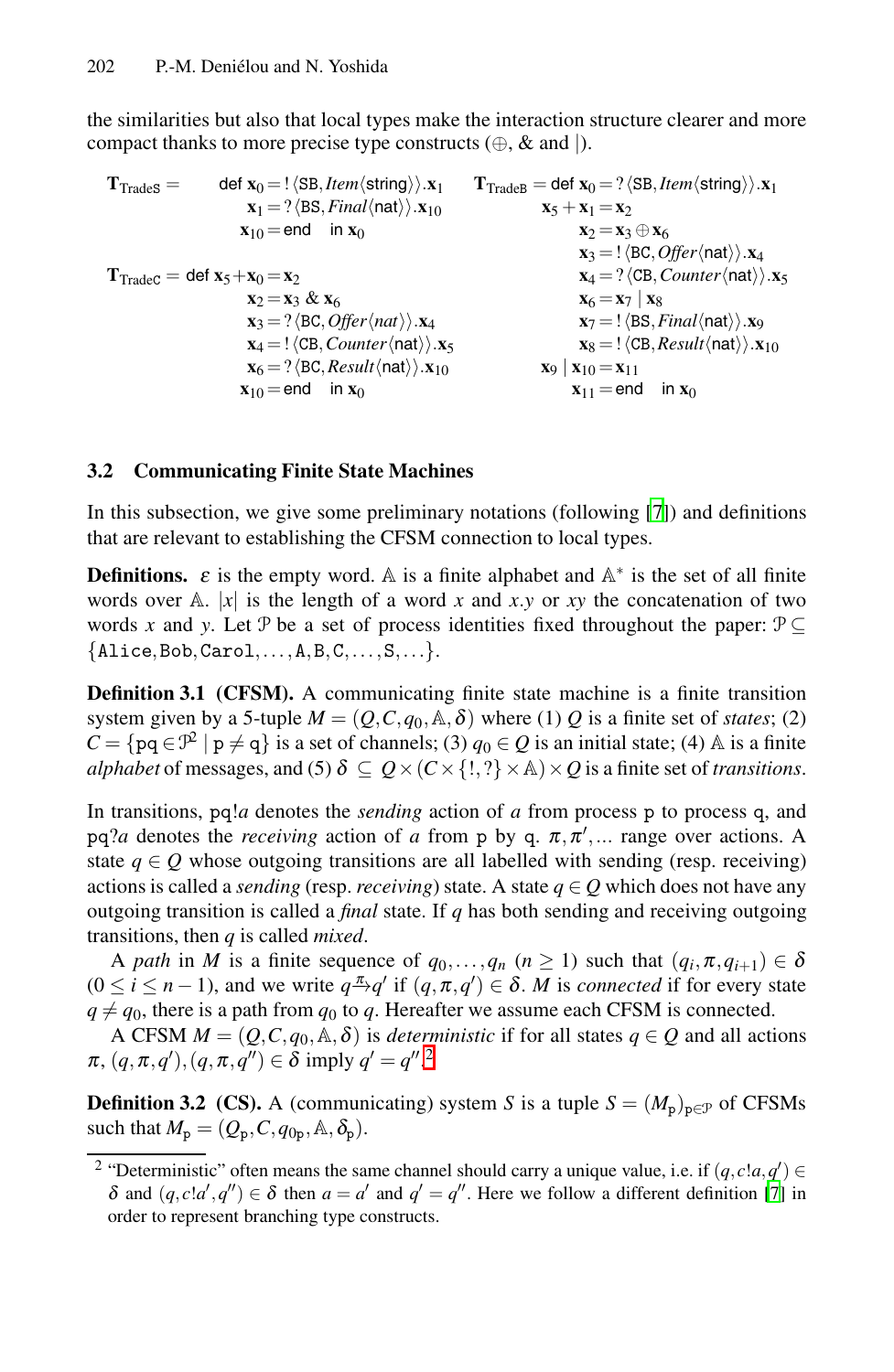Let  $S = (M_p)_{p \in \mathcal{P}}$  such that  $M_p = (Q_p, C, q_{0p}, A, \delta_p)$  and  $\delta = \bigoplus_{p \in \mathcal{P}} \delta_p$ . A configuration of *S* is a tuple such that  $s = (\vec{q}; \vec{w})$  with  $\vec{q} = (q_p)_{p \in \mathcal{P}}$  with  $q_p \in Q_p$  and  $\vec{w} = (w_{pq})_{p \neq q \in \mathcal{P}}$ with  $w_{pq} \in A^*$ . A configuration  $s' = (\vec{q'};\vec{w}')$  is *reachable* from another configuration  $s = (\vec{q}, \vec{w})$  by the *firing of the transition t*, written  $s \to s'$  or  $s \to s'$ , if there exists  $a \in A$ such that either:

- 1.  $t = (q_p, pq!a, q'_p) \in \delta_p$  and (a)  $q'_{p'} = q_{p'}$  for all  $p' \neq p$ ; and (b)  $w'_{pq} = w_{pq}.a$  and  $w'_{p'q'} = w_{p'q'}$  for all  $p'q' \neq pq$ ; or
- 2.  $t = (q_q, pq; q'_q) \in \delta_q$  and (a)  $q'_{p'} = q_{p'}$  for all  $p' \neq q$ ; and (b)  $w_{pq} = a \cdot w'_{pq}$  and  $w'_{p'q'} = w_{p'q'}$  for all  $p'q' \neq pq$ .

The condition  $(1-b)$  puts the cont[en](#page-19-10)t *a* to a channel pq, while  $(2-b)$  gets the content *a* from a channel pq. The reflexive and transitive closure of  $\rightarrow$  is  $\rightarrow^*$ . For a transition  $t = (s, \pi, s')$ , we write  $\ell(t) = \pi$ . We write  $s_1 \frac{t_1 \cdots t_m}{s_{m+1}}$  for  $s_1 \frac{t_1}{s_2} \cdots \frac{t_m}{s_{m+1}}$ . We use the metavariable  $\varphi$  to designate sequences of transitions of the form  $t_1 \cdots t_m$ . The *initial configuration* of the system is  $s_0 = (\vec{q}_0; \vec{\epsilon})$  with  $\vec{q}_0 = (q_{0p})_{p \in \mathcal{P}}$ . A *final configuration* of the system is  $s_f = (\vec{q}; \vec{\epsilon})$  with all  $q_p \in \vec{q}$  final. A configuration *s* is *reachable* if  $s_0 \to s$ and we define the *reachable set* of *S* as  $RS(S) = \{s \mid s_0 \rightarrow^* s\}.$ 

**Properties** Let *S* be a communicating system, *t* one of its transitions and  $s = (\vec{q}; \vec{w})$  one of its configurations. The following definitions follow [7, Definition 12].

- 1. *s* is *stable* if all its buffers are empty, i.e.,  $\vec{w} = \vec{\varepsilon}$ .
- 2. *s* is a *deadlock configuration* if  $\vec{w} = \vec{\varepsilon}$  and each  $q_p$  is a receiving state, i.e. all machines are blocked, waiting for messages.
- 3. *s* is an *orphan message configuration* if all  $q_p \in \vec{q}$  are final but  $\vec{w} \neq \emptyset$ , i.e. there is at least an orphan message in a buffer.
- 4. *s* is an *unspecified reception configuration* if there exists  $q \in \mathcal{P}$  such that  $q_q$  is a receiving state and  $(q_q, pq2a, q'_q) \in \delta$  implies that  $|w_{pq}| > 0$  and  $w_{pq} \notin a\mathbb{A}^*$ , i.e  $q_q$ is prevented from receiving any message from buffer pq.

<span id="page-9-1"></span>The set of *receivers* of transitions  $s_1 \xrightarrow{t_1 \cdots t_m} s_{m+1}$  is defined as  $Rcv(t_1 \cdots t_m) = \{q \mid \exists i \leq n \}$  $m, t_i = (s_i, pq, ?a, s_{i+1})\}$ . The set of *active senders* are defined as  $ASend(t_1 \cdots t_m) = \{p \mid$  $\exists i \leq m, t_i = (s_i, pq!a, s_{i+1}) \land \forall k < i.$   $t_k \neq (s_k, p'p?b, s_{k+1})\}$  and represent the participants who could immediately send from state *s*1. These definitions match the global types ones. A sequence of transitions (an execution)  $s_1 \xrightarrow{t_1} s_2 \cdots s_m \xrightarrow{t_m} s_{m+1}$  is said to be *k-bounded* if all channels of all intermediate configurations *si* do not contain more than *k* messages.

**Definition 3.3 (Properties).** Let *S* be a communicating system.

- 1. *S* satisfies the *local choice* propert[y](#page-9-0) if, for all  $s \in RS(S)$  and  $s \xrightarrow{\phi_1} s_1$  and  $s \xrightarrow{\phi_2} s_2$ , there exists  $\varphi'_1, \varphi'_2, s'_1, s'_2$  such that  $s_1 \frac{\varphi'_1}{s'_1} s'_1$  and  $s_2 \frac{\varphi'_2}{s'_2} s'_2$  with  $Rcv(\varphi_1 \varphi'_1) = Rcv(\varphi_2 \varphi'_2)$  and  $ASend(\varphi_1 \varphi_1') = Asend(\varphi_2 \varphi_2').$  $ASend(\varphi_1 \varphi_1') = Asend(\varphi_2 \varphi_2').$
- <span id="page-9-0"></span>2. *S* is *deadlock-free* (resp. *orphan message-free*, *reception error-free*) if  $s \in RS(S)$ , *s* is not a deadlock (resp. orphan message, unspecified reception) configuration.
- 3. *S* is *strongly bounded* if the contents of buffers of all reachable configurations form a finite set.
- 4. *S* satisfies the *progress property* if for all  $s \in RS(S)$ ,  $s \longrightarrow^* s'$  implies *s'* is either final or  $s' \rightarrow s''$ ; and *S* satisfies the *liveness property*<sup>3</sup> if for all  $s \in RS(S)$ , there exists  $s \rightarrow^* s'$  such that  $s'$  is final.

 $3$  The terminology follows [6].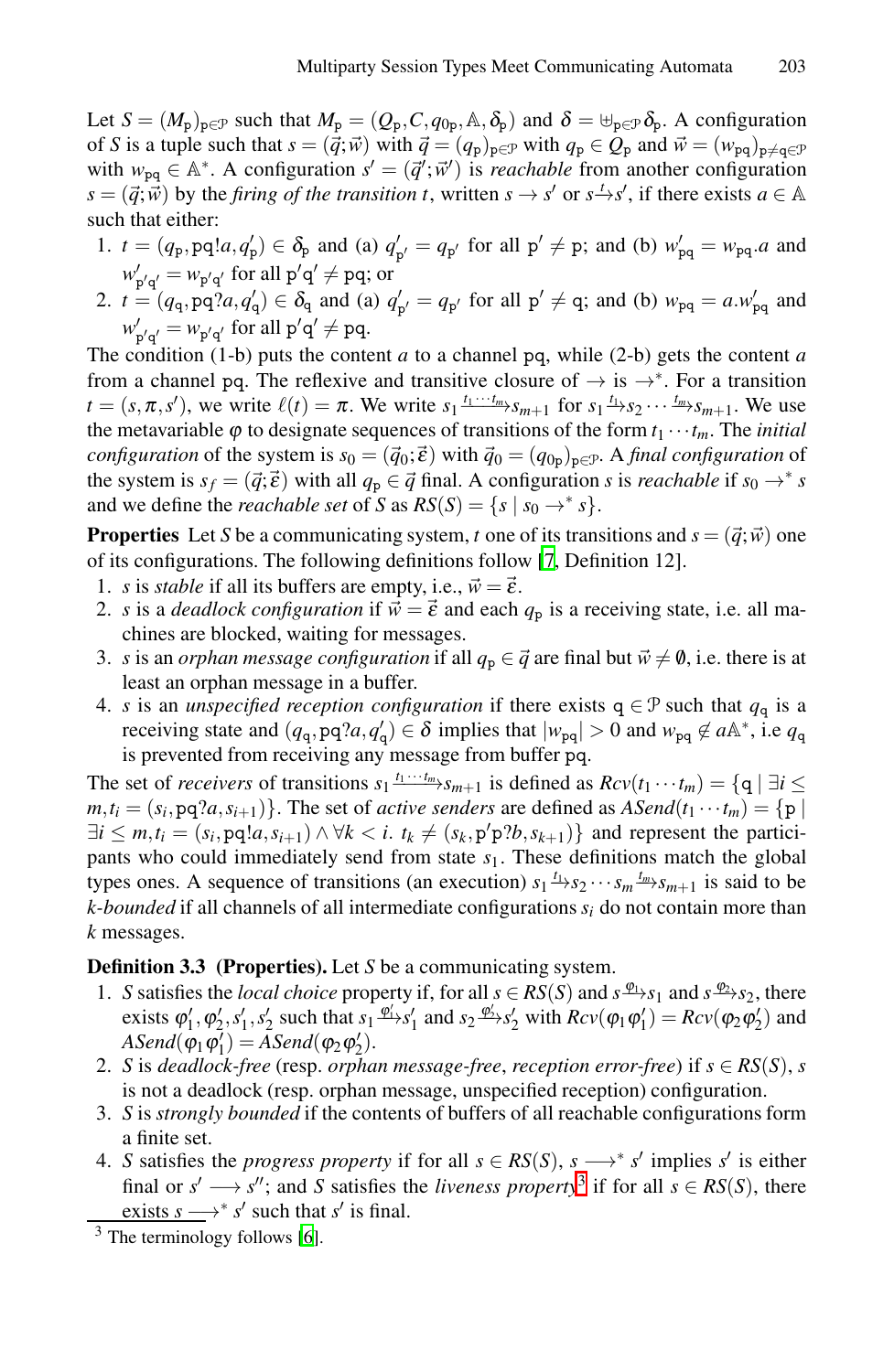### <span id="page-10-0"></span>**3.3 Multiparty Session Automata (MSA)**

We now give a translation from local types to CFSMs, specifying the sequences of actions in a local type as transitions of a CFSM. We use the following notation to keep track of local states: The also define an equivalence relation  $\equiv \frac{x}{T}$  that identifies two states if one of them allows<br>We also define an equivalence relation  $\equiv \frac{x}{T}$  that identifies two states if one of them allows

 $X \ ::=\ \mathbf{x} \ \vert \ \mathbf{X} \ \vert \ \mathbf{X} \ \vert \ \mathbf{X} \ \vert \ \vert \ \vdots \ \vert = \ \bot \ \ \vert \ \mathbf{X} \ \vert \ \vert \ \mathbf{X} \ \vert \ \mathbf{X} \ \vert \mathbf{X} \ \vert \ \mathbf{X}$ 

] ≡*T*-

X ::= 
$$
\mathbf{x} \mid X | X
$$
  $X|$ .  $\therefore$   $\mathbf{x} \in \mathbf{X}$   $\mathbf{x} \in \mathbf{X}$   $\mathbf{x} \in \mathbf{X}$   $\mathbf{x} \in \mathbf{X}$   $\mathbf{x} \in \mathbf{X}$   $\mathbf{x} \in \mathbf{X}$   $\mathbf{x} \in \mathbf{X}$   $\mathbf{x} \in \mathbf{X}$   $\mathbf{x} \in \mathbf{X}$   $\mathbf{x} \in \mathbf{X}$   $\mathbf{x} \in \mathbf{X}$   $\mathbf{x} \in \mathbf{X}$   $\mathbf{x} \in \mathbf{X}$   $\mathbf{x} \in \mathbf{X}$   $\mathbf{x} \in \mathbf{X}$   $\mathbf{x} \in \mathbf{X}$   $\mathbf{x} \in \mathbf{X}$   $\mathbf{x} \in \mathbf{X}$   $\mathbf{x} \in \mathbf{X}$   $\mathbf{x} \in \mathbf{X}$   $\mathbf{x} \in \mathbf{X}$   $\mathbf{x} \in \mathbf{X}$   $\mathbf{x} \in \mathbf{X}$   $\mathbf{x} \in \mathbf{X}$   $\mathbf{x} \in \mathbf{X}$   $\mathbf{x} \in \mathbf{X}$   $\mathbf{x} \in \mathbf{X}$   $\mathbf{x} \in \mathbf{X}$   $\mathbf{x} \in \mathbf{X}$   $\mathbf{x} \in \mathbf{X}$   $\mathbf{x} \in \mathbf{X}$   $\mathbf{x} \in \mathbf{X}$   $\mathbf{x} \in \mathbf{X}$   $\mathbf{x} \in \mathbf{X}$   $\mathbf{x} \in \mathbf{X}$   $\mathbf{x} \in \mathbf{X}$   $\mathbf{x} \in \mathbf{X}$   $\mathbf{x} \in \mathbf{X}$   $\mathbf{x} \in \mathbf{X}$   $\mathbf{x} \in \mathbf{X}$   $\mathbf{x} \in \mathbf{X}$   $\mathbf{x} \in \mathbf{X}$   $\mathbf{x} \in \mathbf{X}$  

local type of participant p projected from **G**. The automaton corresponding to **T** is  $A(\mathbf{T})=(Q,C,q_0,\mathbb{A},\delta)$  where:

- **–** *Q* is defined as the set of states X built from the recursion variables  $\{x_i\}$  of **T**. *Q* is defined up to the equivalence relation  $\vec{Q}$ <br>  $Q$  is defined as the set of states *X* built from defined up to the equivalence relation  $\equiv_{\tilde{T}}$ .  $Q(\mathbf{T}) = (Q, C, q_0, \mathbb{A}, \delta)$  where:<br>  $Q$  is defined as the set of states [X](#page-2-0) built from the recursion variable<br>
defined u[p](#page-4-0) to the equivalence relation  $\equiv_{\widetilde{T}}$ .<br>  $C = \{pq \mid p, q \in \mathbf{G}\}; q_0 = \mathbf{x}_0;$  $C = \{pq \mid p, q \in \mathbf{G}\}; q_0 = \mathbf{x}_0;$  $C = \{pq \mid p, q \in \mathbf{G}\}; q_0 = \mathbf{x}_0;$  and  $\mathbb{A}$  is the set of
- **−**  $C = \{pq \mid p, q \in \mathbf{G}\}\; ; \; q_0 = \mathbf{x}_0; \text{ and } \mathbb{A} \text{ is the set of } \{l \in \mathbf{G}\}\$
- 

We call *Multiparty Session Automata (MSA)*, communicating systems *S* of the form  $(A(G \mid p))_{p \in G}$  when **G** is a well-formed global type.

The generation of an MSA from a global type **G** is exponential in the size of **G**. It is however polynomial in the absence of parallel composition. Note that neither wellformedness nor type-checking requires the explicit generation of MSAs.

**MSA Examples.** The following shows local types (projections from Ex. 2.1) and their corresponding automata. The Trade example from Fig. 1 and Ex. 3.1 is another complete example of MSA.

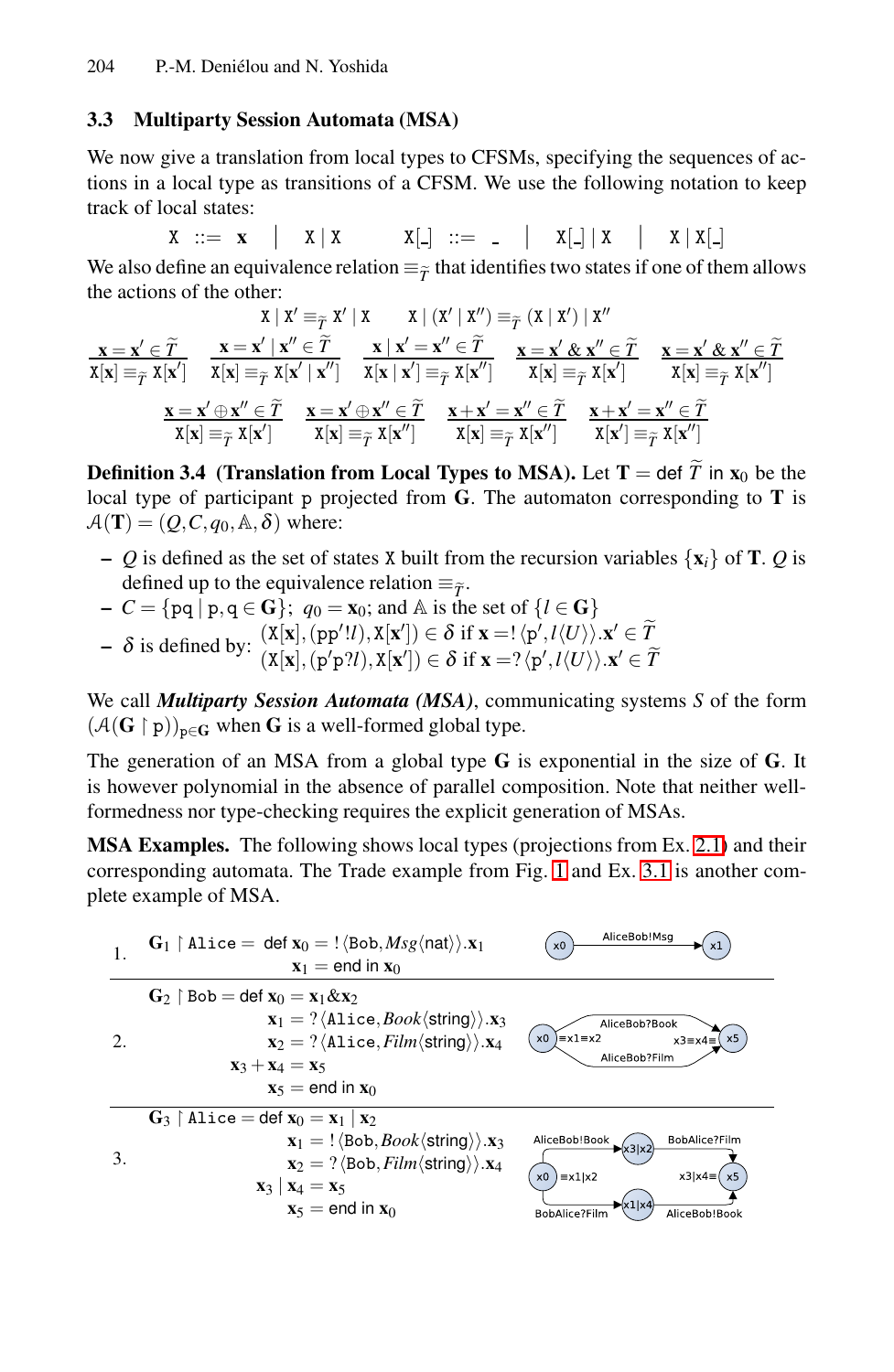- 1. The MSA of the projection of **G**<sup>1</sup> to Alice has two states and one transition.
- 2. Since Bob is receiving Alice's messages, the proje[ction](#page-9-1) of  $G_2$  to Bob gives an external choice. The automaton has two nodes  $\mathbf{x}_0$  (equivalent to  $\mathbf{x}_1$  and  $\mathbf{x}_2$ ) and  $\mathbf{x}_5$ (equivalent to  $\mathbf{x}_3$  and  $\mathbf{x}_4$ ), and two transitions between these nodes.
- 3. **G**<sup>3</sup> has two concurrent communications. It results in an automaton for Alice with [fou](#page-11-1)[r](#page-11-2) nodes, reflecting the interleavings of the concurren[t int](#page-11-1)[er](#page-11-3)actions.

### **3.4 Properties of MSAs**

<span id="page-11-4"></span><span id="page-11-3"></span><span id="page-11-1"></span>This subsectio[n pr](#page-11-1)[ov](#page-11-4)es that MSA satisfy the properties defined in definition 3.3. We qualify execution[s o](#page-19-17)f the form  $s \frac{\varphi_1}{s} s_1 \frac{\varphi_2}{s_2}$  with  $s \in RS(S)$  such that  $\varphi_1$  is an alternation of sending and corresponding receive actions (i.e. the action pq!*a* is immediately followed by  $pq?a$ ) and  $\varphi_2$  is only sending actions as being *stable-outputs*. The key property is Lemma 3.1(3), whose proof is non-trivial and relies on Lemma 3.1(2) and well-formed conditions of global types (except choice awareness in definition 2.1). Then Lemma 3.1(4) (the existence of *stable executions*[7]) directly leads to unspecified reception error-freedom and orphan message freedom. For the deadlock-freedom, we require choice awareness of Lemma 3.1(1), ensured by the same condition in definition 2.1. Theorem 3.2 uses the results from [9, § 3]; in Theorem 3.3, progress is proved from Theorem 3.1, while liveness directly uses the thread correctness condition.

### <span id="page-11-7"></span><span id="page-11-2"></span>**Lemma 3.1 (Properties of MSAs).** *Suppose S is a MSA.*

- *1.* (local choice) *S satisfies a local choice condition.*
- 2. (diamond property) *Suppose s*  $\in$  *RS*(*S*) *and s*<sup> $t_1$ </sup> $\rightarrow$ *s*<sub>1</sub> *and s*<sup> $t_2$ </sup> $\rightarrow$ *s*<sub>2</sub> *where* (1)  $t_1$  *and t*<sub>2</sub> *are both inputs; or (2)*  $t_1$  *is an output and*  $t_2$  *is an input, then there exists s' such that*  $s_1$ <sup> $t'_1$ </sup> $\rightarrow$ *s' and*  $s_2$ <sup> $t'_2$ </sup> $\rightarrow$ *s' where*  $\ell(t_1) = \ell(t'_2)$  *and*  $\ell(t_2) = \ell(t'_1)$ *.*
- *3.* (stable-outputs decomposition) *Suppose*  $s \in RS(S)$ *. Then there exists*  $s_0 \xrightarrow{\phi_1} \cdots \xrightarrow{\phi_n} s$ *wh[er](#page-19-17)[e ea](#page-19-0)[ch](#page-11-6)*  $\varphi_i$  *is stable-outputs.*
- <span id="page-11-5"></span>*4.* (stable) *Suppose*  $s_0 \frac{\varphi_1}{\cdots} \cdots \frac{\varphi_n}{\cdots} s$  *with*  $\varphi_i$  *stable-outputs. Then there exists an execution*  $\frac{\phi'}{2}$  *such that s* $\frac{\phi'}{2}$ *s*<sub>3</sub> *and s*<sub>3</sub> *is stable, and there is a 1-buffer execution s*<sub>0</sub> $\frac{\phi''}{2}$ *s*<sub>3</sub>*.*

**Theorem 3.1 (Safety Properties).** *A MSA S is free from unspecified reception errors, orphan messages and deadlock.*

<span id="page-11-0"></span>**Theorem 3.2 (Strong Boundedness).** *Consider a MSA S, generated from the local types of* **G***. If all actions that are within a cycle in* **G** *are also part of causal inputoutput cycle (IO-causality) [9, 14],*<sup>4</sup> *then S is strongly bounded.*

**Theorem 3.3 (Progress and Liveness).** *A MSA S satisfies the progress property. If a MSA S is generated from the l[oc](#page-19-12)[al](#page-19-14) [type](#page-19-0)s of* **G** *and* **G** *contains* end*, then S satisfies the live[ne](#page-19-17)[ss p](#page-19-0)rope[rty.](#page-19-16)*

# <span id="page-11-6"></span>**4 General Multiparty Session Processes**

This section introduces *general multiparty session processes* . Our new system handles (1) new external and internal choice operators that allow branching with different receivers and merging with different senders; and (2) forking and joining threads which are not verifiable by standard session type systems [3, 6, 14].

<sup>4</sup> It is formally defined in [9, 14] and [18].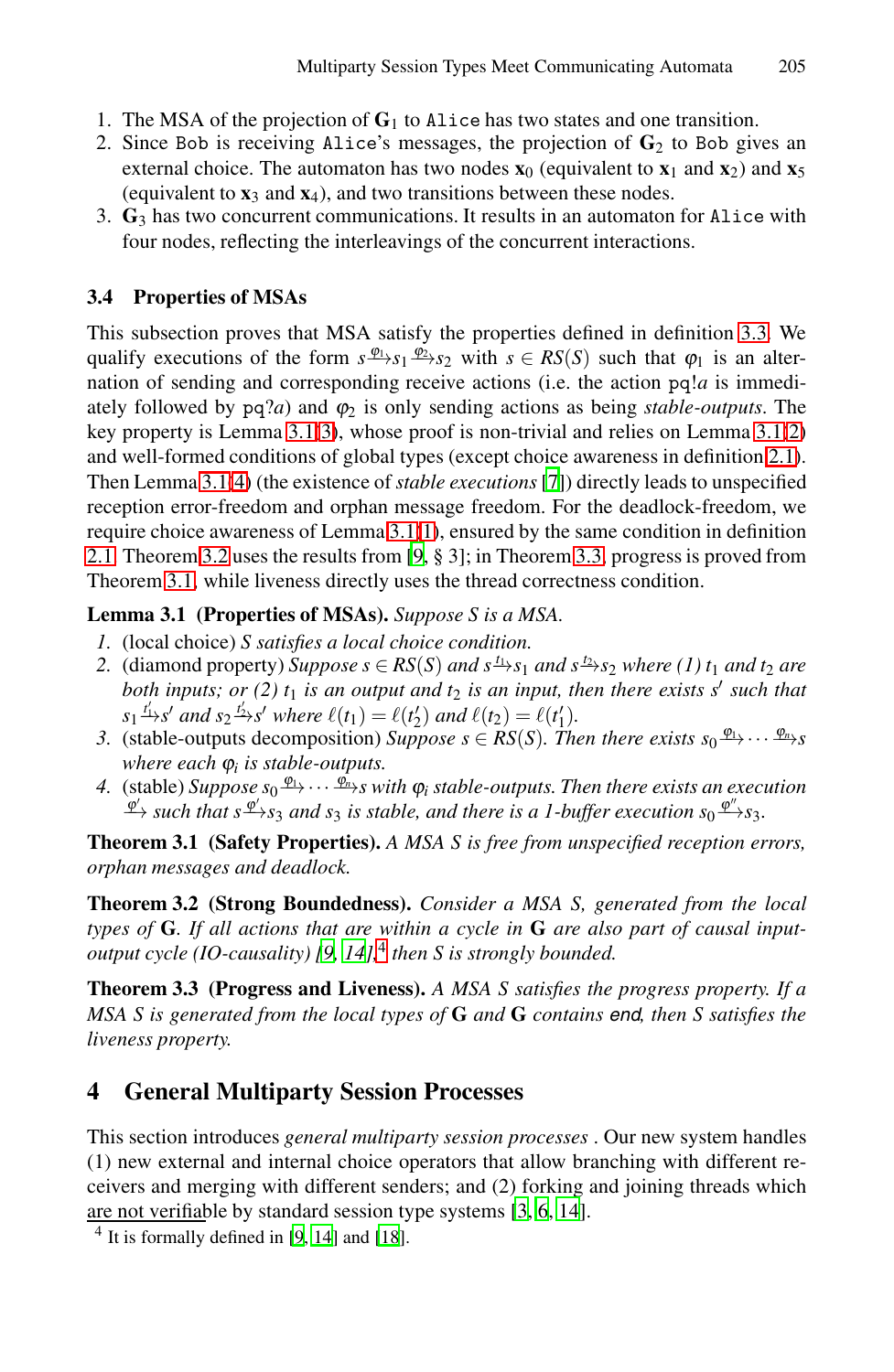| $v ::= a \mid \text{true} \mid \text{false} \mid $                                                                                       | values             |         |                                 | $e ::= v   x   e \wedge e   $ expression                          |
|------------------------------------------------------------------------------------------------------------------------------------------|--------------------|---------|---------------------------------|-------------------------------------------------------------------|
| <b>P</b> ::= def $\widetilde{P}$ in <b>X</b>                                                                                             | definition         |         |                                 | $h ::= \emptyset \mid h \cdot (p,q,l \langle v \rangle)$ messages |
| $P ::=$                                                                                                                                  | process transition | $X ::=$ |                                 | state                                                             |
| $\mathbf{x}(\tilde{x}) = x \langle \mathbf{G} \rangle \cdot \mathbf{x}'(\tilde{e})$                                                      | init               |         | $\mathbf{x}(\tilde{\nu})$       | thread                                                            |
| $\mathbf{x}(\tilde{x}) = x[\mathbf{p}](y).\mathbf{x}'(\tilde{e})$                                                                        | request            |         | $\mathbf{X}   \mathbf{X}$       | parallel                                                          |
| $\mathbf{x}(\tilde{x}) = x! \langle \mathbf{p}, l \langle e \rangle \rangle \mathbf{x'}(\tilde{e})$                                      | send               |         | $(\nu a)X$                      | restriction                                                       |
| $\mathbf{x}(\tilde{x}) = x ? \langle \mathbf{p}, l(y) \rangle . \mathbf{x}'(\tilde{e})$                                                  | receive            |         | $\mathbf{0}$                    | null                                                              |
| $\mathbf{x}(\tilde{x}) = \mathbf{x}'(\tilde{y}) \mid \mathbf{x}''(\tilde{z})$                                                            | parallel           | $N ::=$ |                                 | network                                                           |
| $\mathbf{x}(\tilde{x}) = \text{if } e \text{ then } \mathbf{x}'(\tilde{e}') \text{ else } \mathbf{x}''(\tilde{e}'') \text{ conditional}$ |                    |         | P                               | def                                                               |
| $\mathbf{x}(\tilde{x}) = \mathbf{x}'(\tilde{x}) \& \mathbf{x}''(\tilde{x})$                                                              | external choice    |         | $N \parallel N$                 | parallel                                                          |
| $\mathbf{x}(\tilde{y})   \mathbf{x}'(\tilde{z}) = \mathbf{x}''(\tilde{x})$                                                               | join               |         | (va)N                           | new name                                                          |
| $\mathbf{x}(\tilde{x}) + \mathbf{x}'(\tilde{x}) = \mathbf{x}''(\tilde{x})$                                                               | merge              |         | $\mathbf{0}$                    | null                                                              |
|                                                                                                                                          |                    |         | (vs)N                           | new session                                                       |
| $\mathbf{x}(\tilde{x}) = (va) \mathbf{x}'(a\tilde{x})$                                                                                   | new name           |         | s : h                           | queue                                                             |
| $\mathbf{x}(\tilde{x}) = \mathbf{0}$                                                                                                     | null               |         | $a\langle s\rangle[\mathbf{p}]$ | invitation                                                        |

**x** in  $\tilde{P}$  are to be instantiated by  $\tilde{v}$ . The form of process actions  $\tilde{P}$  follows global and local types and rely on a functional style to pass values around continuations. Variables  $\tilde{x}$  in  $\mathbf{x}(\tilde{x})$  occurring on the left-hand side of a process action are binding variables on the right-hand side. Variables *y* in request and receive are also binding (e.g. in  $\mathbf{x}(x, z) =$  $z$ ? $\langle p, l(y) \rangle$ . $\mathbf{x}'(x, y, z)$ , the final *z* is bound by *z* in  $\mathbf{x}(x, z)$ , while *y* is bound by the input).

A session is initialised by a transition of the form  $\mathbf{x}(\tilde{x}) = x \langle \mathbf{G} \rangle \cdot \mathbf{x}'(\tilde{e})$  where G is a global type. It attributes a global interaction pattern defined in **G** to the shared channel *a* that *x* gets substituted to. The variables in  $\tilde{e}$  are all bound by  $\tilde{x}$ . After a session initialisation, participants can accept the session with  $\mathbf{x}(\tilde{x}) = x[\mathbf{p}](y) \cdot \mathbf{x}'(\tilde{e})$  (as long as *x* is substituted by the same share channel  $a$  as the initialisation), starting the interaction: the variables in  $\tilde{e}$  are bound by  $\tilde{x}$  and by  $y$ , which, at run-time, receives the session channel.

The sending action  $x! \langle p, l \langle e \rangle \rangle$  allows in session x to send to p a value *e* labelled by a constant *l*. The reception  $x$ ? $\langle p, l(y) \rangle$ . $\mathbf{x}'(\tilde{e})$  expects from p a message with a label *l*. The message payload is then received in variable *y*, which binds in  $\mathbf{x}'(\tilde{e})$ .

 $\mathbf{x}(\tilde{x}) = \mathbf{x}'(\tilde{y}) | \mathbf{x}''(\tilde{z})$  represent forking threads (i.e. *P* | *Q*):  $\tilde{y}$  and  $\tilde{z}$  are subsets of  $\tilde{x}$ . The conditional (if *e* then  $\mathbf{x}'(\tilde{e}')$  else  $\mathbf{x}''(\tilde{e}'')$  ) and the external choices  $(\mathbf{x}'(\tilde{x}) \& \mathbf{x}''(\tilde{x}))$  are extensions of the traditional selection and branching actions of session types. The join action collects parallel threads, while the merge action collects internal and external choices. Note that external choice, fork, join and merge only allow a restricted use of bound variables for continuations.  $\mathbf{x}(\tilde{x}) = (\nu a)\mathbf{x}'(a\tilde{x})$  creates a new shared name *a*. **0** is an inactive agent. For simplicity, we omit the action of leaving a session. is ensions of the traditional selection and branching actions of session ty<br>ion collects parallel threads, while the merge action collects interna<br>pices. Note that external choice, fork, join and merge only allow a re-<br>un

The process states  $X$  are defined from the state variables present in  $\tilde{P}$ . The network **N** is a parallel composition of definition agents, with restrictions of the form (ν*a*)**N**.

Once a session is running, our operational semantics uses run-time syntax not directly accessible to the programmer. **X** | **X**<sup> $\prime$ </sup> and  $(\nu a)$ **X** are for example only accessible at run-time. Session instances are represented by session restriction (ν*s*)*P*. The message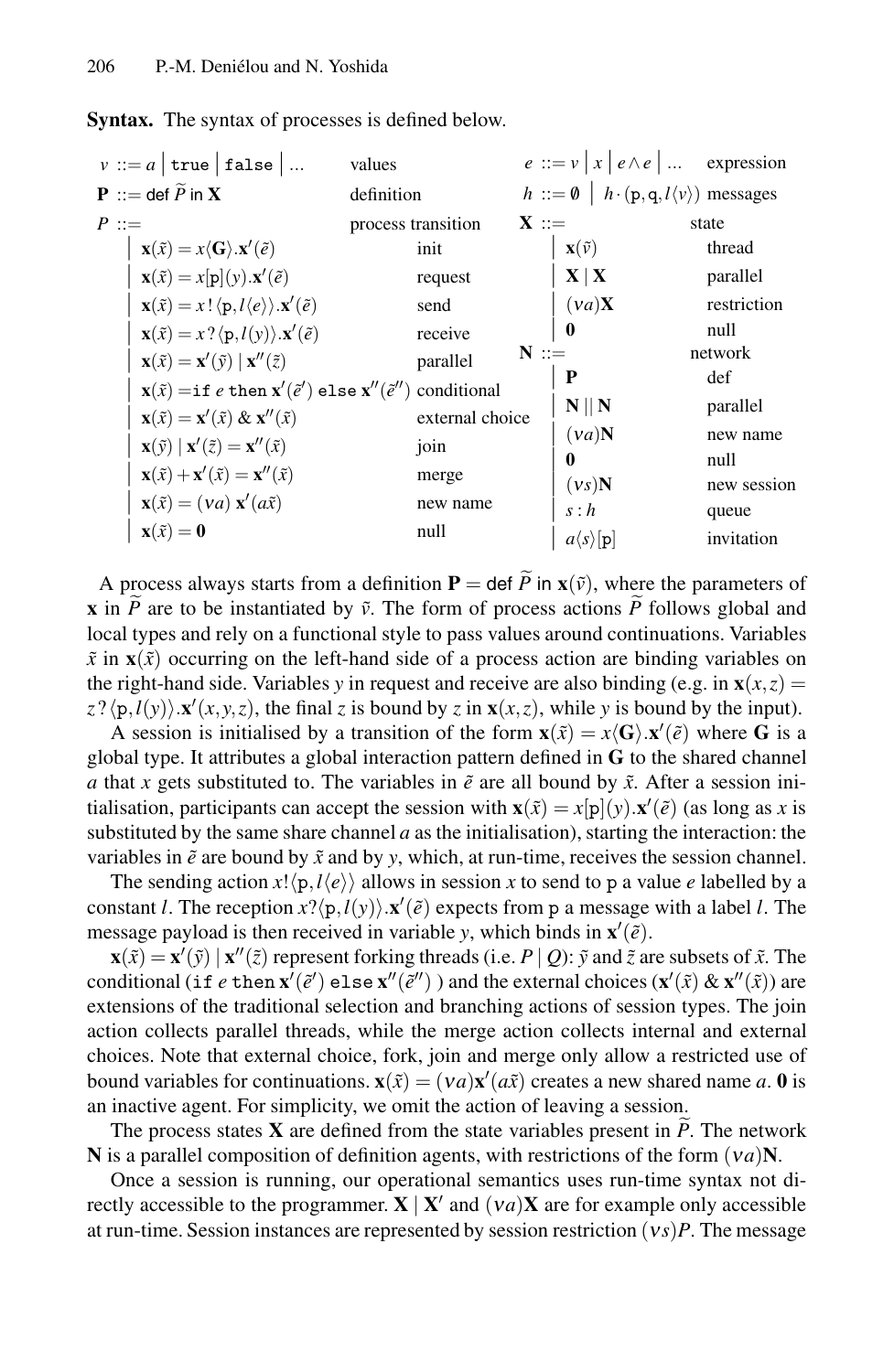buffer *s* : *h* stores the messages in transit for the session instance *s*. A session invitation  $a[p]\langle s \rangle$  invites participant p to start the session *s* announced on channel *a*.

A network which only consists of shared name restrictions and parallel compositions buffer *s*<br>  $a[p]\langle s \rangle$  i<br>
A net<br>
of def  $\tilde{P}$ *P* in  $\mathbf{x}(\vec{v})$  is called *initial*.

**Operational Semantics.** We define the operational semantics for processes and networks below. We use the following labels to organise the reduction of processes. **Operational** 9:<br>works below.<br>The rules are<br>of the form  $\tilde{P}$ 

$$
\alpha, \beta \ ::= \ \tau \ | \ s[p,q] ! l \langle v \rangle \ | \ s[p,q] ? l \langle v \rangle \ | \ a \langle G \rangle \ | \ a \langle p \rangle [s]
$$

The rules are divided into two parts. The first part corresponds to a transition relation  $\widetilde{P} \vdash \mathbf{X} \xrightarrow{\alpha} \mathbf{X}'$  representing that a process in a state **X** can move to state **X** with action  $\alpha$ . The second part defines reductions within networks (with unlabelled transitions  $N \rightarrow N'$ ).  $e \downarrow v$  denotes the evaluation of expression *e* to *v*.

$$
\frac{x[\tilde{v}/\tilde{x}]=a \quad \tilde{e}[\tilde{v}/\tilde{x}]\downarrow \tilde{v}'}{x(\tilde{x})=x\langle G\rangle.x'(\tilde{e})\vdash x(\tilde{v}) \quad \frac{x[\tilde{v}/\tilde{x}]}{a(\tilde{x})} \frac{x(\tilde{v})}{x} \frac{x(\tilde{v})}{x(\tilde{x})} = x[\mathbf{p}](y).x'(\tilde{e})\vdash x(\tilde{v}) \quad \frac{x[\tilde{v}/\tilde{x}]}{a\langle s\rangle[\mathbf{p}]}\cdot x'(\tilde{v}')}{x(\tilde{v})\overline{x}]=s[\mathbf{q}]\quad e[\tilde{v}/\tilde{x}]\downarrow \tilde{v} \quad \frac{\tilde{e}[\tilde{v}/\tilde{x}]\downarrow \tilde{v}'}{a\langle \tilde{v}\rangle[\mathbf{p}]}\cdot \frac{x[\tilde{v}/\tilde{x}]=s[\mathbf{q}]\quad e[\tilde{v}/\tilde{x}]\downarrow \tilde{v}'}{x(\tilde{x})=x!(p,l/e)\cdot x'(e)\vdash x(\tilde{v}) \quad \frac{s[\mathbf{q},\mathbf{p}](l\langle v\rangle)}{s(\mathbf{q},\mathbf{p})(l\langle v\rangle)} \times r'(\tilde{v}')}{a\langle \tilde{x}\rangle=\mathbf{p}(\mathbf{p})\mathbf{p}(\mathbf{p})}\cdot \frac{\tilde{e}[\tilde{v}/\tilde{x}][v\langle v\rangle]\downarrow \tilde{v}'}{x(\tilde{x})=(va)x'(a\tilde{x})\vdash x(\tilde{v}) \stackrel{\tilde{\tau}}{\to}(va)x'(a\tilde{v})} = (va)x'(a\tilde{v}) \stackrel{\tilde{\tau}}{\to}(va)x'(a\tilde{v})}{x(\tilde{x})=x'(p,l(y)).x'(\tilde{e})\vdash x(\tilde{v}) \stackrel{\tilde{\tau}}{\to} x'(\tilde{v}')\quad \text{are}\quad \frac{\tilde{e}[\tilde{v}/\tilde{x}]\downarrow \tilde{v}'}{x(\tilde{x})=(va)x'(a\tilde{x})\vdash x(\tilde{v})}\cdot \frac{\tilde{\tau}}{x(\tilde{x})} = (va)x'(a\tilde{x})\cdot \tilde{\tau}}{x(\tilde{x})=x'(x)\cdot 2x''(\tilde{x})\vdash
$$

Rule  $(SEND)$  emits a message from p to q, substituting variables  $\tilde{x}$  by  $\tilde{v}$  and evaluating *e* to *v*. Rule  $[Rev]$  inputs a message and instantiates *y* to the received value *v*. Rule  $[INT]$ initiates a session, while rule [Acc] emits a signal which signifies the process's readiness to participate in a session. Rule [IFT] internally selects the first branch with respect to the value of  $e$  ([IFF] is similarly defined). Rule [NEW] creates a new shared name. Rule [EXT] is the external choice, which invokes either the left or right state variable, depending on which label  $\alpha$  is [re](#page-2-0)ceived.

Rules [DEF] and [TAU] promote processes to the network level.  $[INT_N]$  is used in combination with [INIT]. It creates an empty queue  $s : \varepsilon$  together with invitations for each participant. Rule [Acc<sub>N</sub>] consumes an invitation to participate to the session if someone has been signalled ready (via [Acc]). Other contextual rules are standard (we omit the structure rules,  $\equiv$ ). We write  $\longrightarrow^*$  for the multi-step reduction.

*Example 4.1 (Trade Example).* We write here an implementation of the Trade example from § 1. The reader can refer to Fig. 1 and Ex. 3.1 for the global and local types.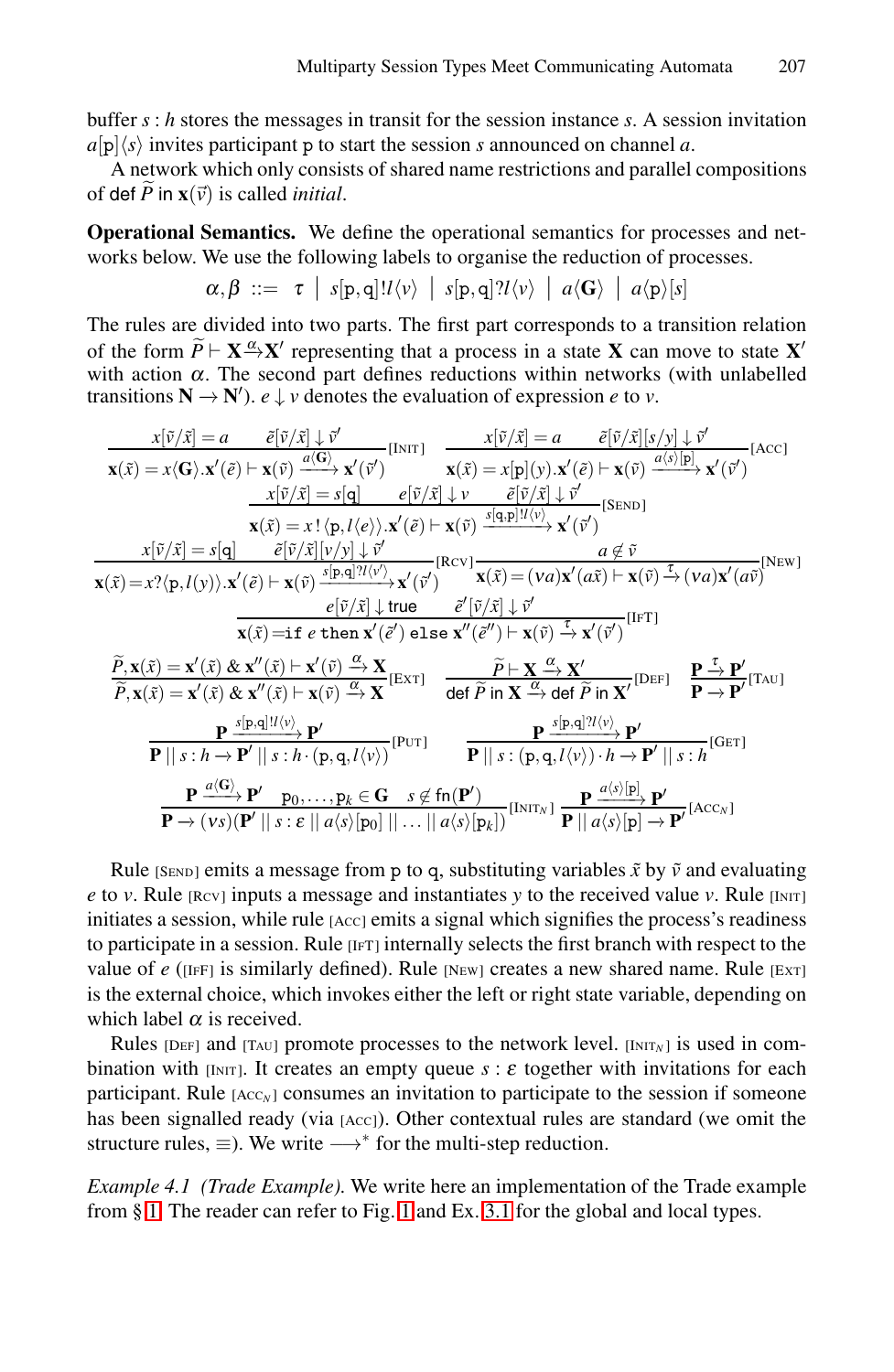$$
\mathbf{P}_{S} = \text{def} \quad \mathbf{x}(x, y) = x(\mathbf{G}_{\text{Trade}}) \cdot \mathbf{x}'(x, y) \qquad \mathbf{P}_{C} = \text{def} \quad \mathbf{x}(x, i) = x[C](z) \cdot \mathbf{x}_{0}(i, z) \n\mathbf{x}'(x, y) = x[S](z) \cdot \mathbf{x}_{0}(y, z) \qquad \mathbf{x}_{0}(i, z) = \mathbf{x}_{2}(i, z) \n\mathbf{x}_{0}(y, z) = z! \langle \mathbf{B}, \text{Item}(y) \rangle \cdot \mathbf{x}_{1}(z) \qquad \mathbf{x}_{1}(z) = z? \langle \mathbf{B}, \text{Final}(y) \rangle \cdot \mathbf{x}_{10}(z, y) \qquad \mathbf{x}_{1}(i, z, y) = z! \langle \mathbf{B}, \text{Counter}(i) \rangle \cdot \mathbf{x}_{5}(i+5, z) \n\mathbf{x}_{10}(z, y) = 0 \qquad \text{in } \mathbf{x}(a, \text{ "HGC"}) \qquad \mathbf{x}_{10}(y, z) = 0 \qquad \text{in } \mathbf{x}(a, 50) \qquad \mathbf{x}_{10}(y, z) = 0 \qquad \text{in } \mathbf{x}(a, 50) \qquad \mathbf{x}_{10}(y, z) = 0 \qquad \text{in } \mathbf{x}(a, 50) \qquad \mathbf{x}_{10}(y, z) = 0 \qquad \text{in } \mathbf{x}(a, 50) \qquad \mathbf{x}_{10}(y, z) = 0 \qquad \mathbf{x}_{10}(y, z) = 0 \qquad \mathbf{x}_{10}(y, z) = 0 \qquad \mathbf{x}_{10}(y, z) = 0 \qquad \mathbf{x}_{10}(y, z) = 0 \qquad \mathbf{x}_{10}(y, z) = 0 \qquad \mathbf{x}_{10}(y, z) = 0 \qquad \mathbf{x}_{10}(y, z) = 0 \qquad \mathbf{x}_{10}(y, z) = 0 \qquad \mathbf{x}_{10}(y, z) = 0 \qquad \mathbf{x}_{10}(y, z) = 0 \qquad \mathbf{x}_{10}(y, z) = 0 \qquad \mathbf{x}_{10}(y, z) = 0 \qquad \mathbf{x}_{10}(y, z) = 0 \qquad \mathbf{x}_{10}(y, z) = 0
$$

 $\mathbf{P}_\text{S}$  and  $\mathbf{P}_\text{C}$ , respectively correspond to the seller S and client C.  $\mathbf{P}_\text{S}$  initiates the session by announcing  $G_{\text{Trade}}$  on shared name *a*. According to rule  $\text{[Intr}_{N}]$ , it creates a session name  $s$ , a message buffer and invitations for S, B and C.  $P_s$  then joins the session as the seller S, the variable *z* being used to contain the session name.  $P_s$  proceeds with  $\mathbf{x}_0(y, z)$ where *y* is the string "HGG" and *z* the session name. The execution of  $\mathbf{x}_0(y, z)$  sends a message *Item* with payload "HGG" in the message buffer.  $P_c$  starts in  $\mathbf{x}(a,50)$  where *a* is the shared name and 50 the price it is ready to offer initially. It joins the session as the client C, gets in variable *z* the session name *s* and continues with  $\mathbf{x}_0(i, z)$ . The message *Offer* is then countered as many times needed with a slowly increased proposed price.

# <span id="page-14-0"></span>**5 Properties of Generalised Multiparty Session Processes**

### **5.1 Typing Generalised Multiparty Session Processes**

**Environments.** We use *u* to denote a shared channel *a* and its variable *x* and *c* to denote a session channel *s*[p] or its variable. The grammar of environments are defined as:

$$
\Gamma ::= \emptyset \mid \Gamma, u : U \qquad \Delta ::= \emptyset \mid \Delta, c : \mathbf{T} \qquad \Sigma ::= \emptyset \mid \Sigma, \mathbf{x} : \tilde{U}
$$

<sup>Γ</sup> is the *standard environment* which associates variables to sort types and shared names to global types. <sup>Δ</sup> is the *session environment* which associates channels to session types. Σ keeps tracking state variable associations. We write  $\Gamma, u : U$  only if  $u \notin \text{dom}(\Gamma)$ . Similarly for other variables.

**Judgements.** The different judgements that are used are:

| <b>nents.</b> The different judgements that are used are:                |  |  |  |  |
|--------------------------------------------------------------------------|--|--|--|--|
| Expression e has type U under $\Gamma$                                   |  |  |  |  |
| Left/right variables in P have types $\Sigma/\Sigma'$ under $\Gamma$     |  |  |  |  |
| Process <b>P</b> has type $\Delta$ under $\Gamma$                        |  |  |  |  |
| State variable <b>X</b> has type $\Delta$ under $\Gamma$ and $\tilde{P}$ |  |  |  |  |
| Network N has type $\Delta$ under $\Gamma$                               |  |  |  |  |
|                                                                          |  |  |  |  |

**Typing Rules.** We only list two typing rules. There is one main difference with existing multiparty typing system: to type a process **P**, we need to gather for every session  $\Gamma, \widetilde{P} \vdash \mathbf{X} \triangleright \Delta$  State variable **X** has type  $\Delta$  under  $\Gamma$  and  $\widetilde{P}$ <br> **Typing Rules.** We only list two typing rules. There is one main difference with existing<br>
multiparty typing system: to type a process  $\mathbf{x}_1 = !\langle \mathbf{p}, l \langle U \rangle \rangle$ .  $\mathbf{x}_2$ . We rely on an effective use of "matching" between local types and inferred transitions to keep the typing system for initial processes simple. Fractive use of<br>system for i<br> $\frac{-x:\langle G \rangle \quad \forall i,}{(\tilde{\varepsilon}\tilde{z}) \triangleright x:\tilde{U}\tilde{T}}$ ra<br>ng<br><u>x</u><br>T

sitions to keep the typing system for initial processes simple.  
\n
$$
\frac{\tilde{y}: \tilde{U} \vdash \tilde{e}: \tilde{U}' \quad \tilde{y}: \tilde{U} \vdash x: \langle \mathbf{G} \rangle \quad \forall i, \mathbf{T}_i = \mathbf{T}'_i \uplus \mathbf{x} = \mathbf{x}'}{\vdash \mathbf{x}(\tilde{y}\tilde{z}) = x(\mathbf{G}) \cdot \mathbf{x}'(\tilde{e}\tilde{z}) \rhd \mathbf{x}: \tilde{U} \tilde{\mathbf{T}} \parallel \mathbf{x}': \tilde{U}' \tilde{\mathbf{T}}'
$$
\n
$$
\frac{\tilde{y}: \tilde{U} \vdash \tilde{e}: \tilde{U}' \quad \tilde{y}: \tilde{U} \vdash x: \langle \mathbf{G} \rangle \quad \forall i, \mathbf{T}_i = \mathbf{T}'_i \uplus \mathbf{x} = \mathbf{x}' \quad \mathbf{T} = \mathbf{G} \upharpoonright \mathbf{p}}{\vdash \mathbf{x}(\tilde{y}\tilde{z}) = x[\mathbf{p}](y) \cdot \mathbf{x}'(\tilde{e}\tilde{z}) \rhd \mathbf{x}: \tilde{U} \tilde{\mathbf{T}} \parallel \mathbf{x}': \tilde{U}' \tilde{\mathbf{T}}' \mathbf{T}}
$$
\n[Reg]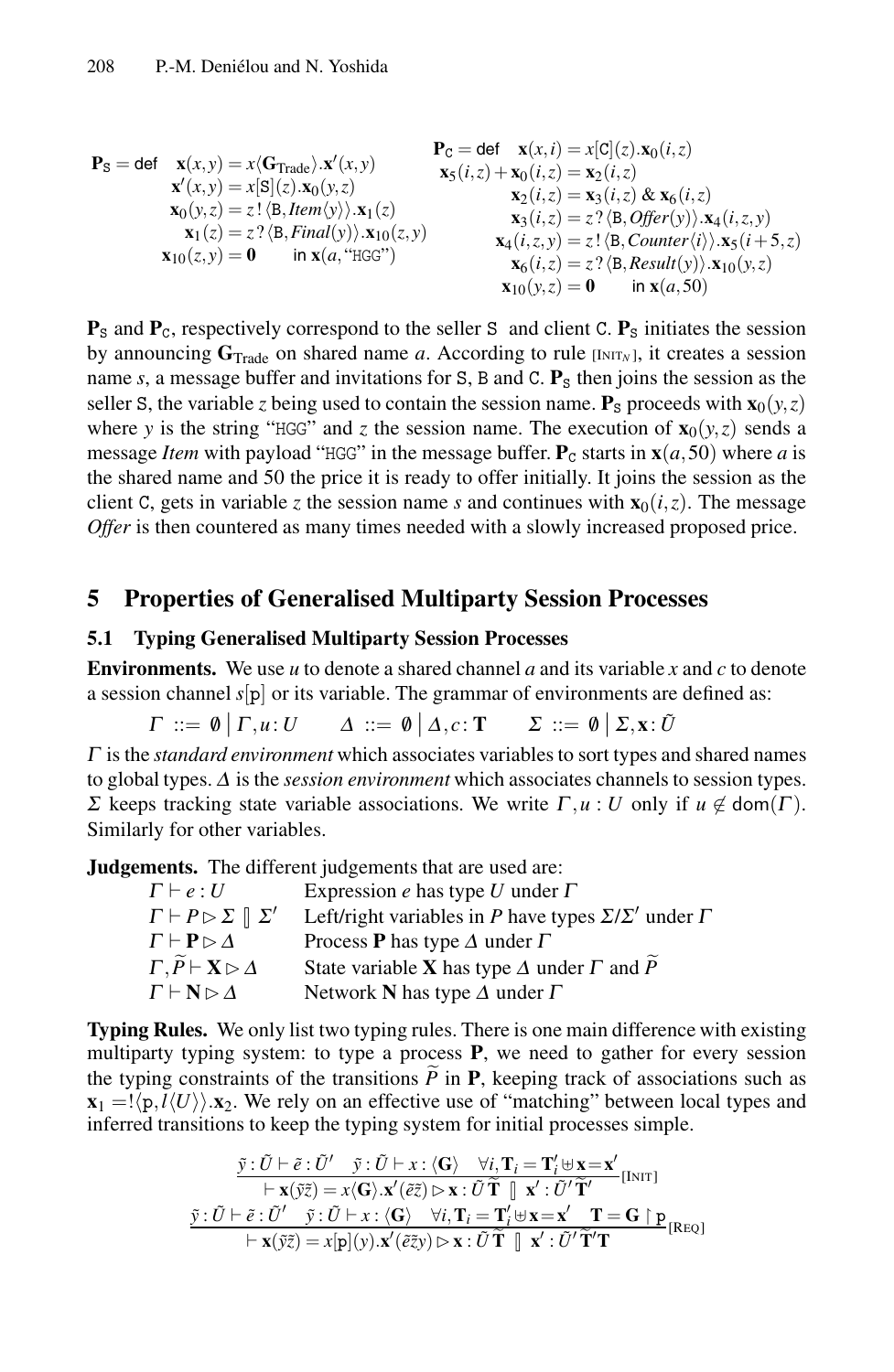<span id="page-15-0"></span>In the rules,  $\tilde{y}$  and  $\tilde{z}$  correspond to sorts and session types, respectively. Rule [INIT] types the initialisation.  $\tilde{y}$  should cover *x* and variables in  $\tilde{e}$  appearing in the right hand side. The type system records that every  $z_i$  should have type  $\mathbf{T} \oplus \mathbf{x} = \mathbf{x}'$ , which means that we record  $\mathbf{x} = \mathbf{x}'$  at the head of **T** (formally defined as: def  $\mathbf{x} = \mathbf{x}', \widetilde{T}$  in  $\mathbf{x}$  if  $\mathbf{T} =$  def  $\widetilde{T}$  in  $\mathbf{x}'$ ). um<br>spe<br>ing<br>,,*T* in *x* if *x* if *x* if *x* if *x* if *x* if *x* if *T* = def  $\tilde{T}$ Rule  $_{[REQ]}$  is similar except we record the introduced projected session type  $T = G \restriction p$ .

**Proposition 5.1 (Decidability).** *Assuming the new and bound names and variables in* **N** *are annotated by types, type checking of*  $\Gamma \vdash N$  *terminates in polynomial time.* 

### **5.2 Properties of Typed Multiparty Session Processes**

This subsection shows that typed processes enjoy the same properties as MSAs defined in definition 3.3. The correspondence with CFSMs makes the statements of the properties of processes formally rigorous and eases the proofs.

Let  $\ell$  range over transition labels for types:  $\ell ::= \tau | ! \langle p, l \langle U \rangle \rangle | ? \langle p, l \langle U \rangle \rangle$ . We define below a labelled transition relation between types  $\mathbf{T} \rightarrow \mathbf{T}'$ , defined modulo structure rules (for join and merge) and type equality. mally rigorous and eases the proofs.<br>
transition labels for types:  $\ell := \tau \mid \ell$ <br>
d transition relation between types  $\mathbf{T}^{\perp}$ <br>
herge) and type equality.<br>
def  $\tilde{T}$  in  $\mathbf{x} = \det \tilde{T}'$  in  $\mathbf{x} = (\tilde{T} - \tilde{T})$ range over transition labels for types:  $\ell$  ::=<br>
by a labelled transition relation between type<br>
or join and merge) and type equality.<br>
def  $\tilde{T}$  in  $\mathbf{x}$  = def  $\tilde{T}'$  in  $\mathbf{x}$  ( $\tilde{T}$ <br>
def  $\mathbf{x}_1 + \mathbf{x}_2 = \mathbf{x}, \til$ 

| ine below a labelled transition relation between types $\mathbf{T} \rightarrow \mathbf{T}'$ , defined modulo structure<br>ules (for join and merge) and type equality.                                                                                                                                                                                                                                                                                                                                                                                       |                        |
|--------------------------------------------------------------------------------------------------------------------------------------------------------------------------------------------------------------------------------------------------------------------------------------------------------------------------------------------------------------------------------------------------------------------------------------------------------------------------------------------------------------------------------------------------------------|------------------------|
| def $\widetilde{T}$ in $\mathbf{x}$ = def $\widetilde{T}'$ in $\mathbf{x}$ $(\widetilde{T} = \widetilde{T}')$                                                                                                                                                                                                                                                                                                                                                                                                                                                | Eq                     |
| def $\mathbf{x}_1 + \mathbf{x}_2 = \mathbf{x}, \widetilde{T}$ in $\mathbf{x}_i \equiv$ def $\mathbf{x}_1 + \mathbf{x}_2 = \mathbf{x}, \widetilde{T}$ in $\mathbf{x}$ $(i = 1 \text{ or } i = 2)$                                                                                                                                                                                                                                                                                                                                                             | MERGE <sup> </sup>     |
| def $\mathbf{x}_1   \mathbf{x}_2 = \mathbf{x}, \widetilde{T}$ in $\mathbf{x}_1   \mathbf{x}_2 =$ def $\mathbf{x}_1   \mathbf{x}_2 = \mathbf{x}, \widetilde{T}$ in $\mathbf{x}$                                                                                                                                                                                                                                                                                                                                                                               | $ $ JOIN $ $           |
| def $\mathbf{x} = !\langle \mathbf{p}, l\langle U \rangle \rangle \mathbf{x}', \widetilde{T}$ in $\mathbf{x} \xrightarrow{! \langle \mathbf{p}, l\langle U \rangle \rangle}$ def $\mathbf{x} = !\langle \mathbf{p}, l\langle U \rangle \rangle \mathbf{x}', \widetilde{T}$ in $\mathbf{x}'$                                                                                                                                                                                                                                                                  | $ $ SEND $_{\ell}$ $ $ |
| def $\mathbf{x} = ?\langle \mathbf{p}, l\langle U \rangle \rangle \mathbf{x}', \widetilde{T}$ in $\mathbf{x} \xrightarrow{? \langle \mathbf{p}, l\langle U \rangle \rangle}$ def $\mathbf{x} = ?\langle \mathbf{p}, l\langle U \rangle \rangle \mathbf{x}', \widetilde{T}$ in $\mathbf{x}'$                                                                                                                                                                                                                                                                  | $ $ RECV $_{\ell}$ $ $ |
| def $\mathbf{x} = \mathbf{x}_1 \oplus \mathbf{x}_2$ , $\widetilde{T}$ in $\mathbf{x}$ $\overset{\tau}{\longrightarrow}$ def $\mathbf{x} = \mathbf{x}_1 \oplus \mathbf{x}_2$ , $\widetilde{T}$ in $\mathbf{x}_i$ $(i = 1 \text{ or } i = 2)$<br>def $\widetilde{T}$ in $\mathbf{x}_1 \overset{\tau}{\rightarrow}$ def $T$ in $\mathbf{x}_1^{\prime}$                                                                                                                                                                                                          | COND                   |
| def $\mathbf{x} = \mathbf{x}_1 \& \mathbf{x}_2, \widetilde{T}$ in $\mathbf{x}_1 \stackrel{\ell}{\rightarrow}$ def $\mathbf{x} = \mathbf{x}_1 \& \mathbf{x}_2, \widetilde{T}$ in $\mathbf{x}'_1$ [Choice]                                                                                                                                                                                                                                                                                                                                                     |                        |
| $\frac{\operatorname{def} \widetilde{T} \text{ in } \mathbf{x}_1 \stackrel{\ell}{\to} \operatorname{def} \widetilde{T} \text{ in } \mathbf{x}_1'}{\operatorname{def} \widetilde{T} \text{ in } \mathbf{x}_1 \perp \mathbf{x}_2 \stackrel{\ell}{\to} \operatorname{def} \widetilde{T} \text{ in } \mathbf{x}_1'} \frac{ \mathbf{T}_1 \xrightarrow{1 \langle \mathbf{q}, l \langle U \rangle \rangle} \mathbf{T}_1'}{\langle s[\mathbf{p}] : \mathbf{T}_1, s[\mathbf{q}] : \mathbf{T}_2, \varDelta \rangle \to \langle s[\mathbf{p}] : \mathbf{T}_1', s[\math$ |                        |
|                                                                                                                                                                                                                                                                                                                                                                                                                                                                                                                                                              |                        |
|                                                                                                                                                                                                                                                                                                                                                                                                                                                                                                                                                              |                        |

<span id="page-15-1"></span>The sending and receiving actions occur when the state variable **x** points to sending and receiving types (Rules  $|S_{END_l}|$  and  $|Recv_l|$ ). Others are contextual rules. We also use the labelled transition relation between environments, denoted by  $(\Gamma, \Delta) \xrightarrow{\alpha} (\Gamma', \Delta')$  where the main rule is  $|COM|$  which represents the reduction between a message queue and a process at the network level. Other omitted rules are straightforward.

The following theorem, which is often called *type soundness*, states that if a process (resp. network) emits a label (resp. performs a reduction), then the environment can do the corresponding action, and the resulting process and the environment match. **1.** The following theorem, which is often called *type soundness*, states that if a process resp. network) emits a label (resp. performs a reduction), then the environment can do the corresponding action, and the resulti *2. Γ, P*  $\vdash$  **X** $\triangleright$  *Δ and*  $\widetilde{P} \vdash$  **X**  $\stackrel{\frown}{\cong}$  **X***' i*mply *Γ'*,  $\widetilde{P} \vdash$  **X**' $\triangleright$  *X*' $\triangleright$  *Z and*  $\widetilde{P} \vdash$  **X**  $\cong$  **X***'. Then Γ,*  $\widetilde{P} \vdash$  *X'* $\triangleright$  *<i>Δ*. *Similarly for* **I**  $\frac{1}{2}$  and  $\frac{1}{2}$  is a set of  $\frac{T}{P}$ 

### <span id="page-15-2"></span>**Theorem 5.1 (Subject Congruence, Transiti[on](#page-10-0) [an](#page-10-0)d Reduction).**

- 
- 
- *3.*  $\Gamma \vdash \mathbf{P} \triangleright \Delta$  *and*  $\mathbf{P} \xrightarrow{\alpha} \mathbf{P}'$  *imply*  $\Gamma' \vdash \mathbf{P}' \triangleright \Delta'$  *with*  $(\Gamma, \Delta) \xrightarrow{\alpha} (\Gamma', \Delta').$
- *4.*  $\Gamma \vdash N \rhd \Delta$  and  $N \longrightarrow N'$  imply  $\Gamma \vdash N' \rhd \Delta'$  with  $\Delta \longrightarrow^* \Delta'$ .

We also use the following one-to-one correspondence between local state automata and local types. We write  $\stackrel{\ell}{\to}$  for  $\stackrel{\ell_1}{\to} \cdots \stackrel{\ell_n}{\to}$ . We use the notation  $\stackrel{\ell}{\Longrightarrow}$  for  $(\stackrel{\tau}{\to})^* \stackrel{\ell}{\to} (\stackrel{\tau}{\to})^*$  and similarly for  $\stackrel{\tilde{\ell}}{\Longrightarrow}$ . The proof is straightforward by the definition in § 3.3.

**Theorem 5.2** (CFSMs and Local Types). (G  $\upharpoonright$  p) $\stackrel{\tilde{\ell}}{\Longrightarrow}$  *iff A*(G  $\upharpoonright$  p) $\stackrel{\tilde{\ell}}{\rightarrow}$ .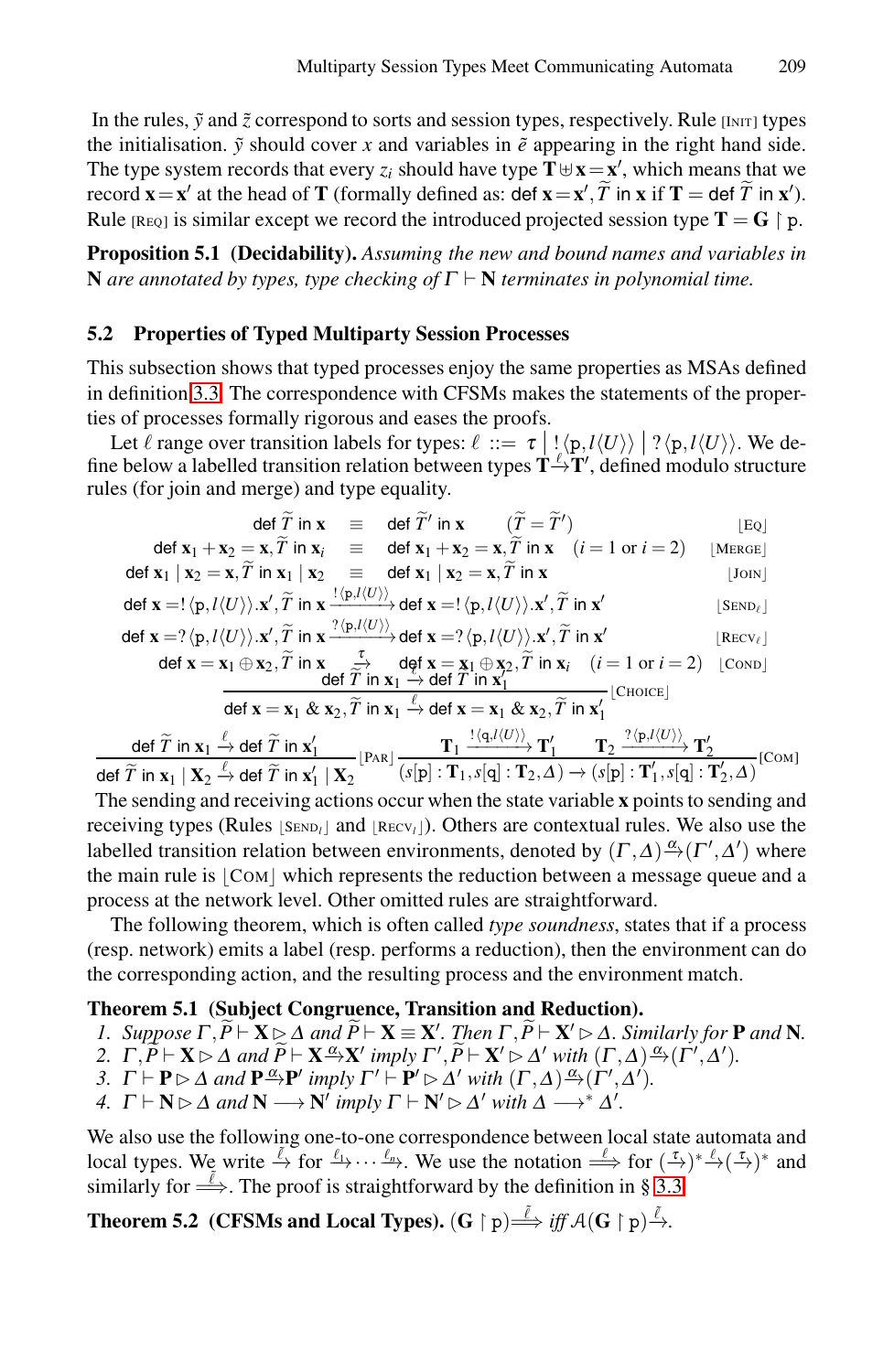<span id="page-16-0"></span>We say *P* has *a type error* if expr[essio](#page-16-0)ns in *P* contain either a type error for a value or constant in the standard sense (e.g. (true  $+7$ )) or *a reception error* (e.g. the sender sends a value with label  $l_0$  while the receiver does not expect label  $l_0$ ). The following theorem is derived by Theorems 5.1 and 5.2.

**Theorem 5.3** (Type Safety). Suppose  $\Gamma \vdash N$ . For any  $N'$  such that  $N \rightarrow N'$ ,  $N'$  has *no type error.*

Using Theorem 3.2, boundedness is derived as Theorem 5.4.

**Theorem 5.4** (Boundedness). *Suppose for all* **G** *in*  $\Gamma$  *,*  $\mathcal{A}(\{\mathbf{G} \mid \mathbf{p}_i\}_{1 \leq i \leq n})$  *with*  $\mathbf{p}_1, ..., \mathbf{p}_n$  $\in$  **G** *is strongly bounded. Then for all*  $N'$  *such that*  $\Gamma \vdash N$  *and*  $N \rightarrow^* N'$ *, the reachable contents [of](#page-19-0) [a](#page-19-18) [gi](#page-19-18)ven channel buffer is finite.*

This result can be extended to other variants such as existential boundedness or *K*boundedness [12] by applying the global buffer analysis on  $\langle G \rangle$  from [9].

### <span id="page-16-1"></span>**5.3 Advanced Properties in a Single Multi[part](#page-15-1)y Session**

We now focus on advanced properties guaranteed when only a single multiparty session executes. We say **N** is *simple* [14, 24] if  $N_0 \rightarrow N$  such that  $N_0 \equiv P_1 || \cdots || P_n$  and  $\Gamma \vdash$  $N_0$  where each  $P_i$  is either an initiator def  $\mathbf{x}_0(x) = x \langle \mathbf{G} \rangle . \mathbf{x}_1, \mathbf{x}_1 = \mathbf{0}$  $\mathbf{x}_0(x) = x \langle \mathbf{G} \rangle . \mathbf{x}_1, \mathbf{x}_1 = \mathbf{0}$  $\mathbf{x}_0(x) = x \langle \mathbf{G} \rangle . \mathbf{x}_1, \mathbf{x}_1 = \mathbf{0}$  in  $\mathbf{x}_0(a)$  or an acceptor **5.3 Advanced Properties in a Single** 1<br>We now focus on advanced properties gu<br>executes. We say N is *simple* [14, 24] if N<br> $N_0$  where each  $P_i$  is either an initiator def<br>def  $\mathbf{x}_0(x) = x[p](y) \cdot \mathbf{x}_1$ ,  $\tilde{P}$  in  $\mathbf$ def  $\mathbf{x}_0(x) = x[\mathbf{p}](y) \cdot \mathbf{x}_1$ ,  $\widetilde{P}$  in  $\mathbf{x}_0(a)$  where  $\widetilde{P}$  does not contain any initiator, acceptor or name creator. This means that, once the session is started, all processes continue within that session without any interference by other sessions. In a simple network, we can guarantee the following completeness result (the re session without any interference by other sessions. In a simple network, we can guarantee the following completeness result (the reverse direction o[f Th](#page-11-7)eorem 5.1).

**The[orem](#page-16-1) 5.5 (Compl[eten](#page-15-2)ess).** *Below we assume* **X***,* **P** *and* **N** *are sub-terms of deriva-* $\vdash$  **X**  $\triangleright$   $\Delta$  and  $(\Gamma, \Delta) \stackrel{\alpha}{\rightarrow} (\Gamma', \Delta')$  imply  $\widetilde{P} \vdash$  **X**  $\stackrel{\alpha}{\rightarrow}$ **X** $'$ with  $\Gamma', \widetilde{P} \vdash \mathbf{X}' \rhd \Delta'.$  Similarly  $\mathbf{P}$  and  $\mathbf{N}$  satisfy the reversed direction of Theorem 5.1. wi<br>
ow<br>
<u>P</u>-<br>
pm<br>  $\widetilde{P}$ 

We s[ay](#page-16-1) **N** is a *deadlock* if all pro[cess](#page-15-2)es [are b](#page-16-1)locked, waiting for messages. Formally **N** is a *deadlock* if there exists **N**' such that  $N \rightarrow N' = (vs)(s : 0 \mid P'_1 \mid \cdots \mid P'_n) \mid N''$ and for all  $1 \le j \le n$ , if  $\mathbf{P}'_j \xrightarrow{\alpha_j} \mathbf{P}''_j$  then  $\alpha_j = s[p, q]$ ?*l* $\langle v \rangle$  (i.e.,  $\mathbf{P}'_j$  is an input process). The following theorem can be proved by the deadlock-freedom of MSA (Theorem 3.1) and Completeness (Theorem 5.5) with Theorem 5.2.

**Theorem 5.6** (Deadlock Freedom). *Suppose*  $\Gamma \vdash N$  *is simple. Then there is no reduction such that*  $N \rightarrow^* N'$  *and*  $N'$  *is a deadlock.* 

Below (1), is by Theorem 5.5 and (2) is by Theorems 5.2 and 5.5 with (1).

**Theorem 5.7.** (1) (**Progress**) *Suppose*  $\Gamma \vdash N$  *is simple. Then for all*  $N \rightarrow N'$ , *either*  $N' ≡ 0$  *or*  $N' \rightarrow N''$ . (2) (**Liveness**) *Suppose a* :  $\langle G \rangle \vdash N$  *and*  $\mathcal{A}(\lbrace G \restriction p_i \rbrace_{1 \leq i \leq n})$  *satisfies liveness with*  $p_1,...,p_n \in G$ *. Assume*  $N \longrightarrow^* (vs)(s : h \mid P_1 \mid P_2 \mid \cdots \mid P_n)$  *such that*  $a: \langle G \rangle \vdash P_i \triangleright s[p_i] : T_i$ . Then there exits a reduction such that  $N \longrightarrow^* 0$ .

Thanks to the strong correspondence that typing enforces between processes behaviours and automata, we have proved that all the good properties enjoyed by MSA generated by a global type **G** also hold in the processes typed by the same **G**.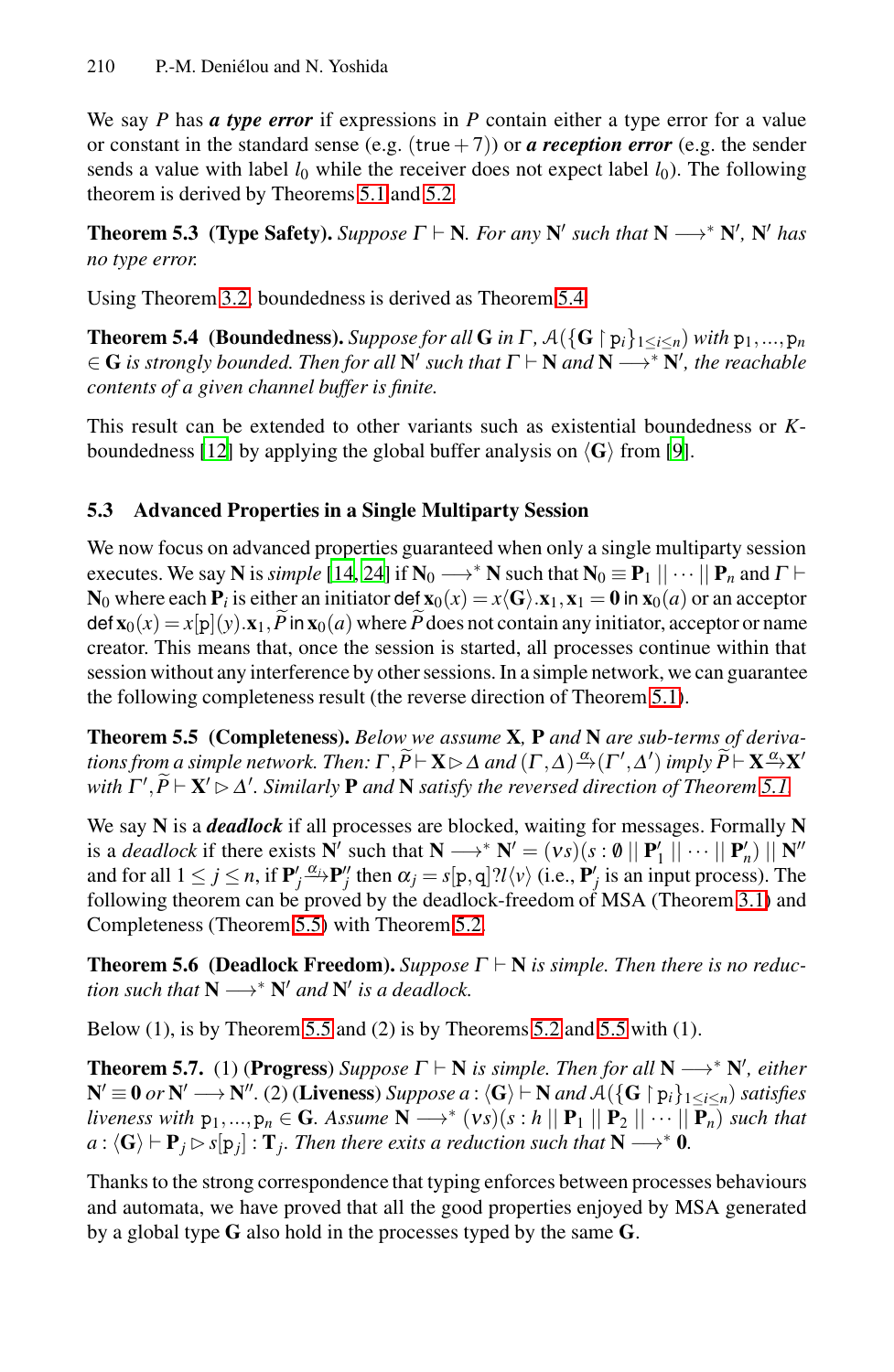### <span id="page-17-0"></span>**6 Related Work**

**The relationship with other session types and CFSMs** is summ[aris](#page-19-11)ed in the diagram. The outside box represents communicating automata, with the undecidable separation between deadlockfree and deadlocking mach[in](#page-19-1)es. Within it, we represent the known inclusions between session and CFSMs systems. First, *binary* (two party) session types [13] corr[e](#page-19-10)spond to the set of compatible half-



duplex deterministic two-machine systems without mixed states [12, 23] (compatible means that each send is matched by a receive, and vice-versa). This is not the case for the MSA generated fro[m s](#page-19-9)ecure session specificati[ons](#page-19-19) [8], [whi](#page-19-15)ch satisfy strong sequentiality propertiesandaremultiparty.Theycanhoweverbeshowntobe*restrictedhalf-duplex*in[7, [§ 4.](#page-19-15)1.2](i.e.atmostonequeueisnon-empty).Theoriginalmultipartysession types[3,14], which correspond to our system when [p](#page-19-14)arallel compositi[on](#page-19-20) [is](#page-19-21) disallowed, are a subset of [t](#page-19-14)he *natural multiparty extension of half-duplex system* [7, § 4.1.2] where each pair of machines is linked by t[wo](#page-19-14) buffered channels, one in each direction, such that at most one is non-empty. Our MSA can have mixed states and are not half-duplex, as shown in **G**<sup>3</sup>  $(Ex. 2.1 (3))$ , both Alice and Bob can fill both buffers concurr[en](#page-19-14)tly). From this picture are omitted Gouda et al.'s pioneering work [12] and Villard's extension [16] of [23] to unreliable systems, which proves that safety properties and boundedness are still decidable. These works [12, [16](#page-0-0), 23] only treat [the t](#page-4-0)wo-machine case.

Finally, we menti[on](#page-19-20) two related works by Castagna et al. [6] and Bultan et al. [1, 2]. The first two papers [1, 6] focus on proving the semantical correspondence between global and local descriptions. In Castagna et al. [6], global choreographies are described by a language of types with general f[ork](#page-19-0) (∧), choice (∨) and repetition (*G*)<sup>∗</sup> (which represents a finite loop of zero or more interactions of *G*). Note that these global types of [6] use series-parallel syntax trees and are thus limited by the lack of support for general joins and merg[es.](#page-19-20) This prevents many examples, such as the Alternating Bit Protocol **G***AB* in Ex. 2.1 (7), the Trade example from  $\S$  1 and  $G_6$  in Ex. 2.1 (6), from being algorithmically projectable (i.e. implementable). In [1], on the other hand, global specifications are given by a finite state machine with no special su[pp](#page-19-21)ort for pa[ral](#page-19-20)lel composition. In both cases, their systems do not treat the extend[ed c](#page-11-1)[aus](#page-11-2)ality between sends and receives (the OO-causality and II-causality at different channels [14]). They also do not give a practical (language-based) framework, from types to processes to tackle real programs. In terms of results, [6] proposes well-formedness conditions under which local types correspond to global types, while [1] describes a sound and complete decision algorithm for realising (i.e. projecting) a choreography specification. Our work avoid this theoretical completeness question by using sufficient well-formedness conditions and by directly giving a global type semantics in terms of local automata. Recently, [2] extends [1] to tackle the synchronisability problem (equivalent to our Lemma 3.1 (3)). They however do not go as far as deadlock-freedom, progress and liveness.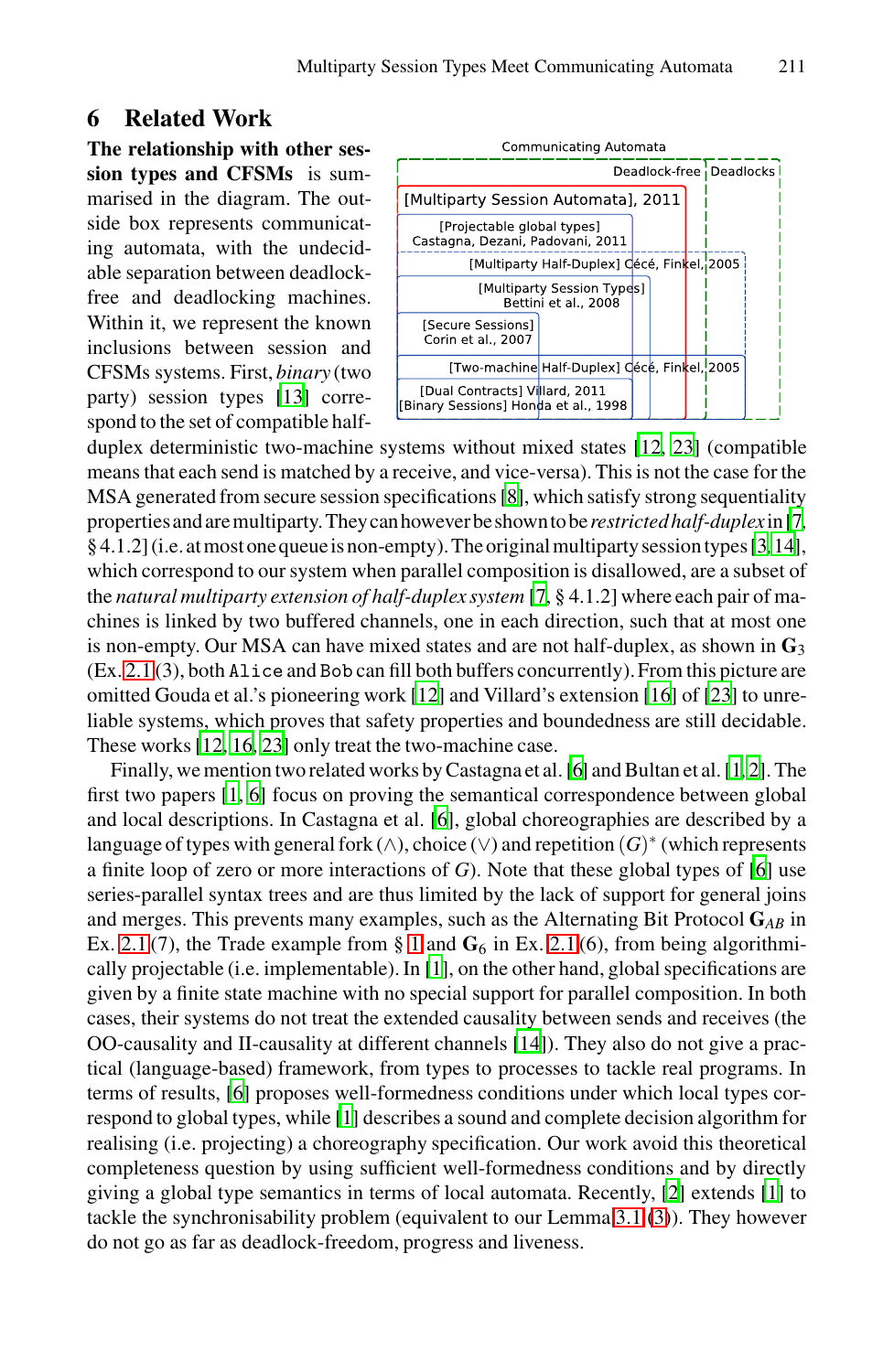When comparing these works w[ith](#page-19-20) [ou](#page-19-21)rs, the main differences are: (1) unlike [23] and ours, [1, 6] only investigate the relationship between global and local specifications, not from types (contracts) to programs or processes to ensure safety properties; (2) while the semantical tools are close (formal languages, finite state machines), there are subtle differences concerning buffer-bounded[ness](#page-19-22) [1, 2], finite recursion [6] and causality [1, 2, 6]; (3) Bultan et al. [1, 2] do not propose any global description language, while Castagna et al.'s language [6] is not rich enough compared to ours; and (4) the algorithmic projectability in [6] is more limited than ours, an[d \[1](#page-19-22), 2] only propose exponential decision results, limiting their applicability.

**Message Sequence Graphs (MSGs).** In ter[ms](#page-19-14) of expressiveness, a very comparable system is the extension of Message sequence charts (MSCs) to *Message Sequence Graphs* (MSGs). MSGs are finite transition systems where each state embeds a single MSC. Many variants of MSGs are investigated in the literatu[re \[](#page-19-16)11] in order to provide efficient conditions for verification and implementability, i.e. projectability to CFSMs. Some of these conditions in MSGs are similar to ours: for example, our local choice condition corresponds to the local choice condition with additional data of [11, Def. 2]. A detailed comparison between MSGs and global types is given in [6, § 7.1].

In general MSGs are however incomparable with our framework because MSGs' transition system is global and non-deterministic. We aim our global type language to be more compact, precise and suitable for programming. For example, extending the Alternating Bit Protocol  $G_{AB}$  to three parties can be easily done in our system (see [18]), while it can only be written in a complex extension of MSGs, called Compositional MSGs (CMSGs). The main benefit of our type-based approach is that there is no gap between specifications and programs: we can instantly check the properties of programs by static type-c[hec](#page-19-9)king. More investigation on global types and MSGs properties would however bring mutual benefits by identifying the expressiveness differences.

### **7 Conclusion and Future Work**

We have introduced a new framework of multiparty session types which is tightly linked to CFSMs, and showed that a new class of CFSMs, that we called multiparty session automata (MSA), generated from global types, automatically satisfy safety and liveness properties, extending the results in [12] to multiple ma[chi](#page-19-23)nes. We use MSA to define and prove precise safety and liveness properties for well-typed mobile processes. The synta[x o](#page-19-18)f our session [typ](#page-19-24)es and processes brings e[xpre](#page-19-19)[ssiv](#page-19-15)eness to new levels (general fork, choice, merging and joining) that have not been reached by existing systems [3, 6, 14], while keeping a polynomial tool chain. Our general choice is already included into Scribble 1.0 [20], an industrial language to describe application-level protocols among communicating systems based on the multiparty session type theory.

Future work include finding a characterisation of MSA that is independent of session types, investigating model checking for MSA to justify typed bisimulations [15], relating MSA with models of true concurrency, including Mazurkiewicz traces, extending MSA to parameterisation [24], multiroles [10] and multiparty contracts [16, 23].

**Acknowledgments.** We are grateful to the anonymous reviewers, Kohei Honda, Raymond Hu, Etienne Lozes, Rumyana Neykova and Jules Villard for their helpful com- ´ ments. This work was supported by EPSRC EP/F003757/01 and G015635/01.